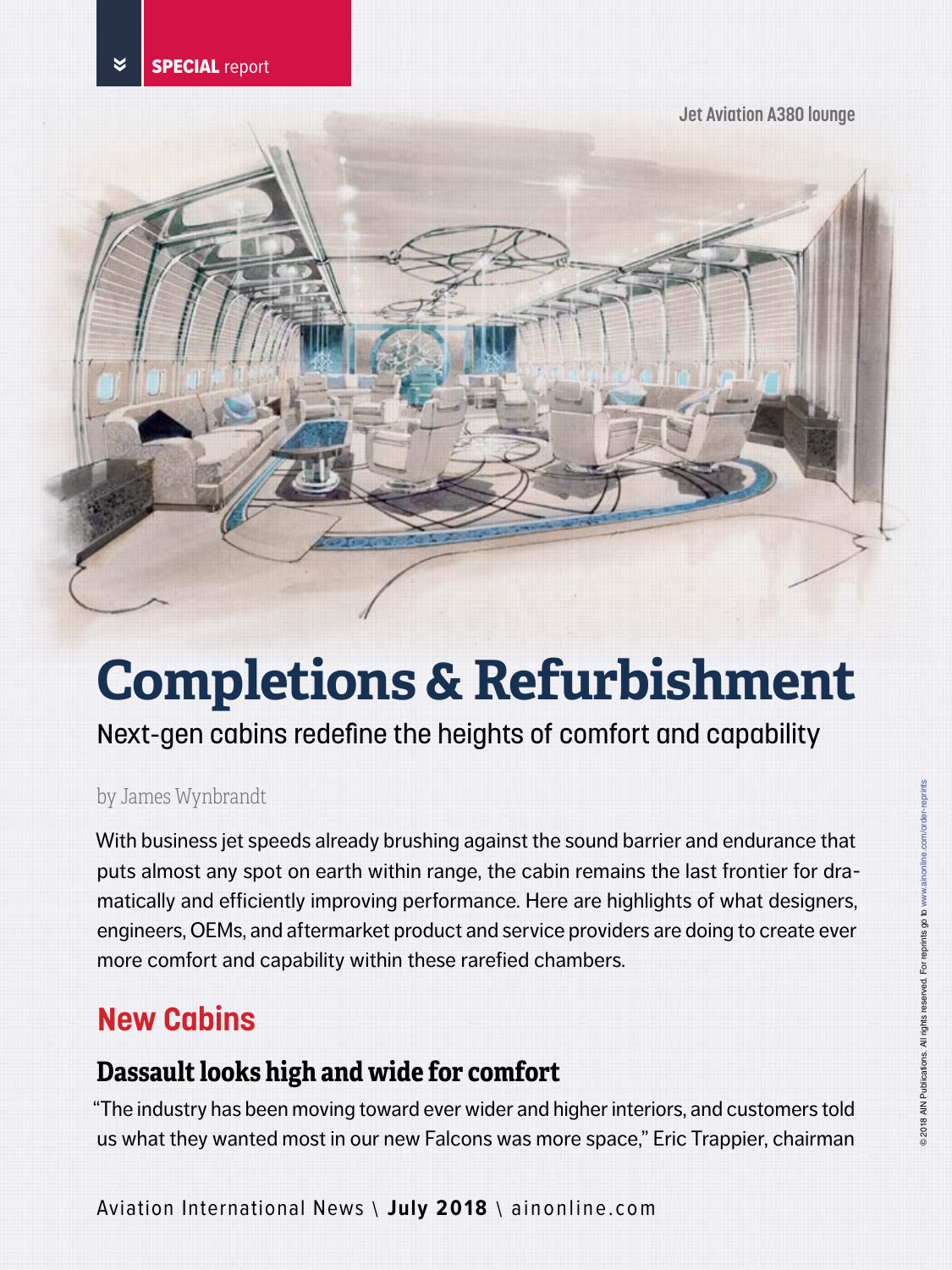and CEO of Dassault Aviation, said in unveiling the Falcon 6X in February. Claiming the mantle of "the world's first ultra-wide business jet," the 6X features the tallest and widest cabin (6' 6" x 8' 6" unfinished) of any purpose-built business jet.

Replacing the cancelled 5X, shelved due to development issues with the Safran Silvercrest engines chosen as its powerplants, the 6X borrows many of its interior features, while taking advantage of the new Pratt & Whitney Canada PurePower PW800 engines to provide a longer cabin (an additional 20"; more than 40' 6") and greater range (5,500 nm). Designed "from the cabin out," in Trappier's words, the 6X is "passenger-centric" without compromising performance.

"Every element of cabin style and design has been totally rethought," according to Dassault, the result of an extensive survey of customer tastes and inputs from Dassault Aviation's in-house Design Studio, incorporating flowing uninterrupted lines that "declutter" the cabin and enhance the feeling of space. Accommodating up to 16 passengers in three distinct lounge areas, multiple configurations and options for maximizing the space of the rear lounge and entry way/crew rest area are available.

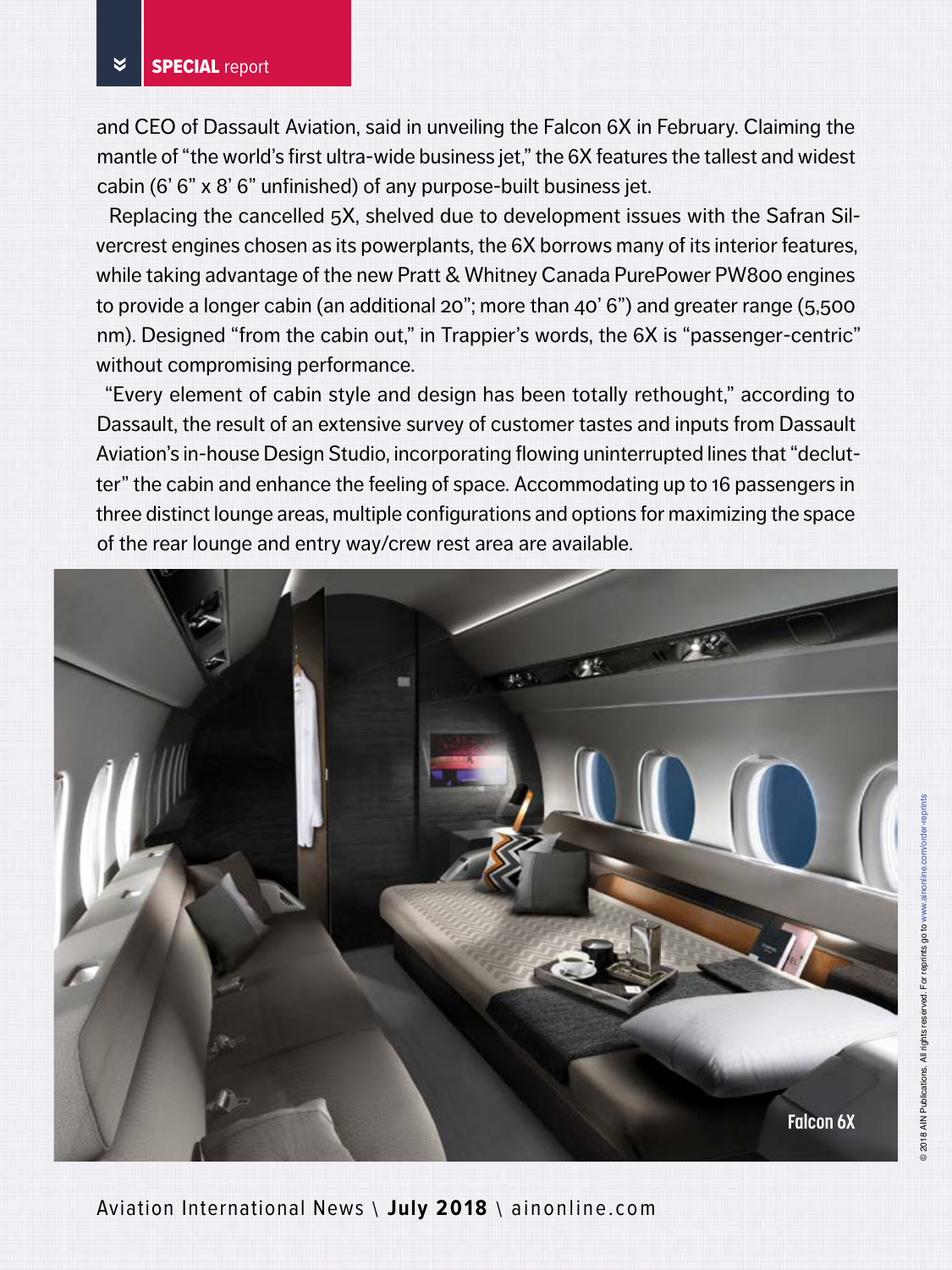The skylight over the entrance area, inherited from the 5X's design, will be business aviation's first. The windows are 10 percent larger than the 7X's, and the 29 portals enhance the cabin's expansive feeling. The noise-suppression system, based on the package developed for the Falcon 8X, and the pressurization system, which maintains a 3,900-foot cabin at 41,000 feet, further add to comfort, as does the ventilation system, refreshing cabin air in as little as two to three minutes.

First flight of the Mach 0.90 6X is expected in 2021, with deliveries commencing the following year.

#### **Bombardier's Global expansion**

David Coleal, president of Bombardier Business Aircraft, cited an "unrelenting commitment to innovation" as the foundation of the Global 5500 and Global 6500 he introduced at EBACE in May, replacements for the 5000/6000. In addition to updated engines, the new models incorporate "a fully reimagined cabin."

Current Globals feature the Premier cabin introduced at EBACE 2017, and the new cabins build on those refinements and borrow from the Global 7500 (the rebranded 7000), whose cabin mockup has been seen at airshows around the globe. The Global 5500/6500 will have Nuage seats developed for the Global 7500 (*see box on this page*), and also the Nuage "chaise"—something not even available on the 7500. Chaise is a three-person, side-facing bench seat that converts into a chaise lounge, as the surface articulates, the back and knees rising under the passenger's control. At night it serves as a full-length bed. The area below the bench serves as storage space.

The galley will include the double ovens from the 7500 designed exclusively for Bombardier, and appliances are exposed rather than hidden as in most business jets, "inspired by a high-end home kitchen," said Tim Fagan, manager, industrial design at Bombardier. "We're not calling it a galley anymore; we're calling it a kitchen."

Bombardier is also refocusing on fabric seats, which have fallen from favor as "leather has taken the forefront," Fagan said. Fabric offers advantages including greater comfort across a range of temperatures, better sound dampening qualities, and for their interior decorating use "to create different looks, another design element." The fabrics include a wool-felt material, "like a business suit" that blends well with the cabins' woods and metal.

Fagan heads a 16-person industrial design team, and as with teams at other OEMs, they seek inspiration for tomorrow's cabins from the fashion, automotive design, and yachting worlds their customers inhabit. "Our mandate is the customer experience," said Fagan. "We're more and more getting plugged in to the global design community."

The Global 5500 and 6500 are slated for service entry in late 2019.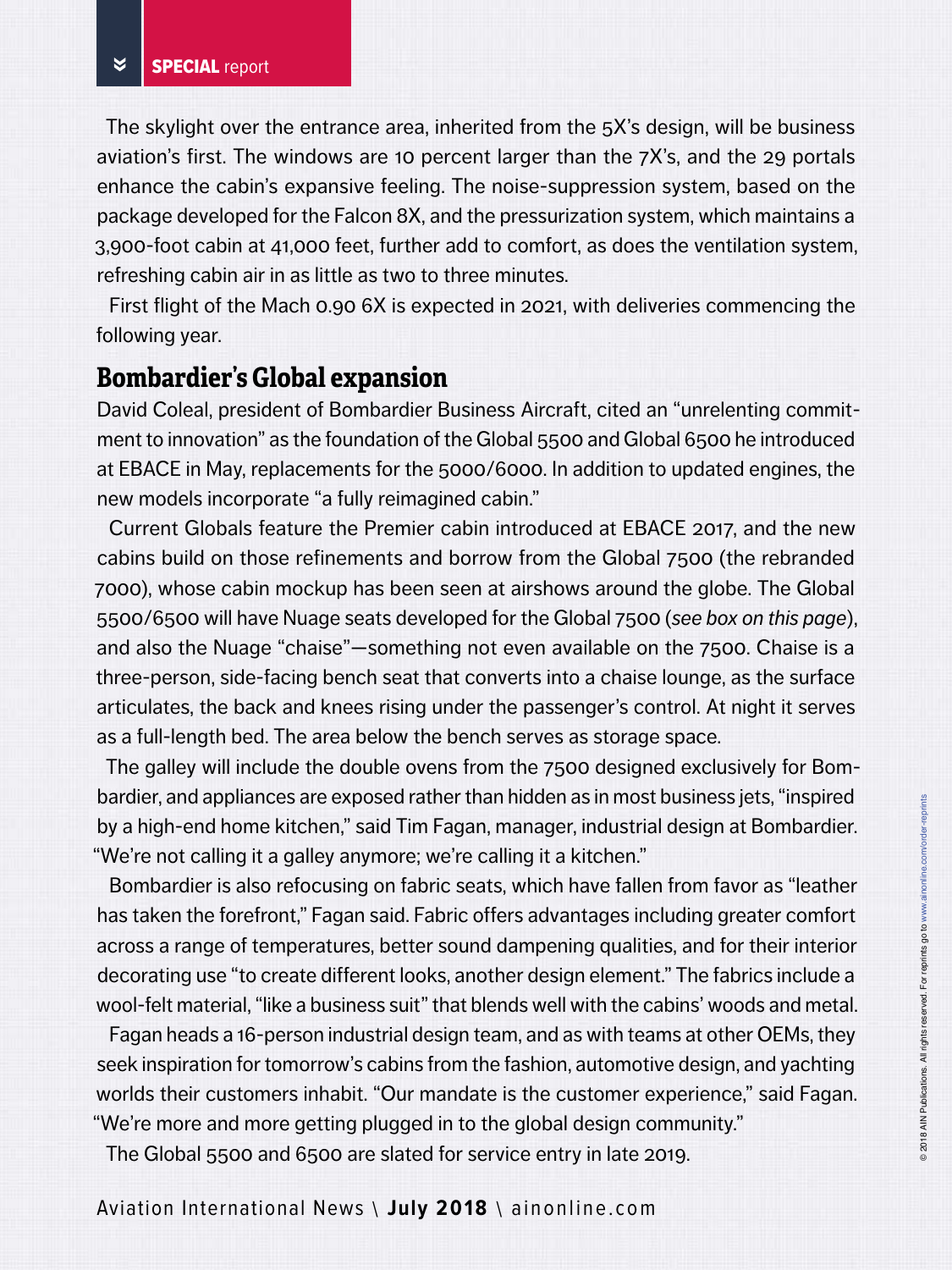#### **The G-whiz factor**

Gulfstream Aerospace continues refining the cabins of the G500 and G600, unveiling new interiors for both jets at the NBAA Convention in Las Vegas last fall. The revamp of the G500's three-zone cabin was based on "extensive feedback" from changes in the G600 shown at the prior year's convention, combined with additional customer insights, Gulfstream president Mark Burns said. A new seat, incorporating "innovative design techniques and ergonomic enhancements" improves comfort and reduces fatigue, according to the company, and makes a design statement with diamond-quilted inserts.

A full-size galley features an optional steam oven, an interchangeable beverage maker, and a refrigerator that can be placed above or below the counter. The galley itself can be located in the forward or aft cabin.

The G600 interior can be configured with up to four living areas, with three new standard mission-focused seating styles, options for a fixed bed, and divans that convert into beds. Furniture, bulkheads, and other interior elements are customizable. The gourmet galley can be positioned fore or aft, and stone, wood, and other flooring options are available for the entry, vestibule, galley and two lavs. The \$56.2 million jet is to enter service this year.

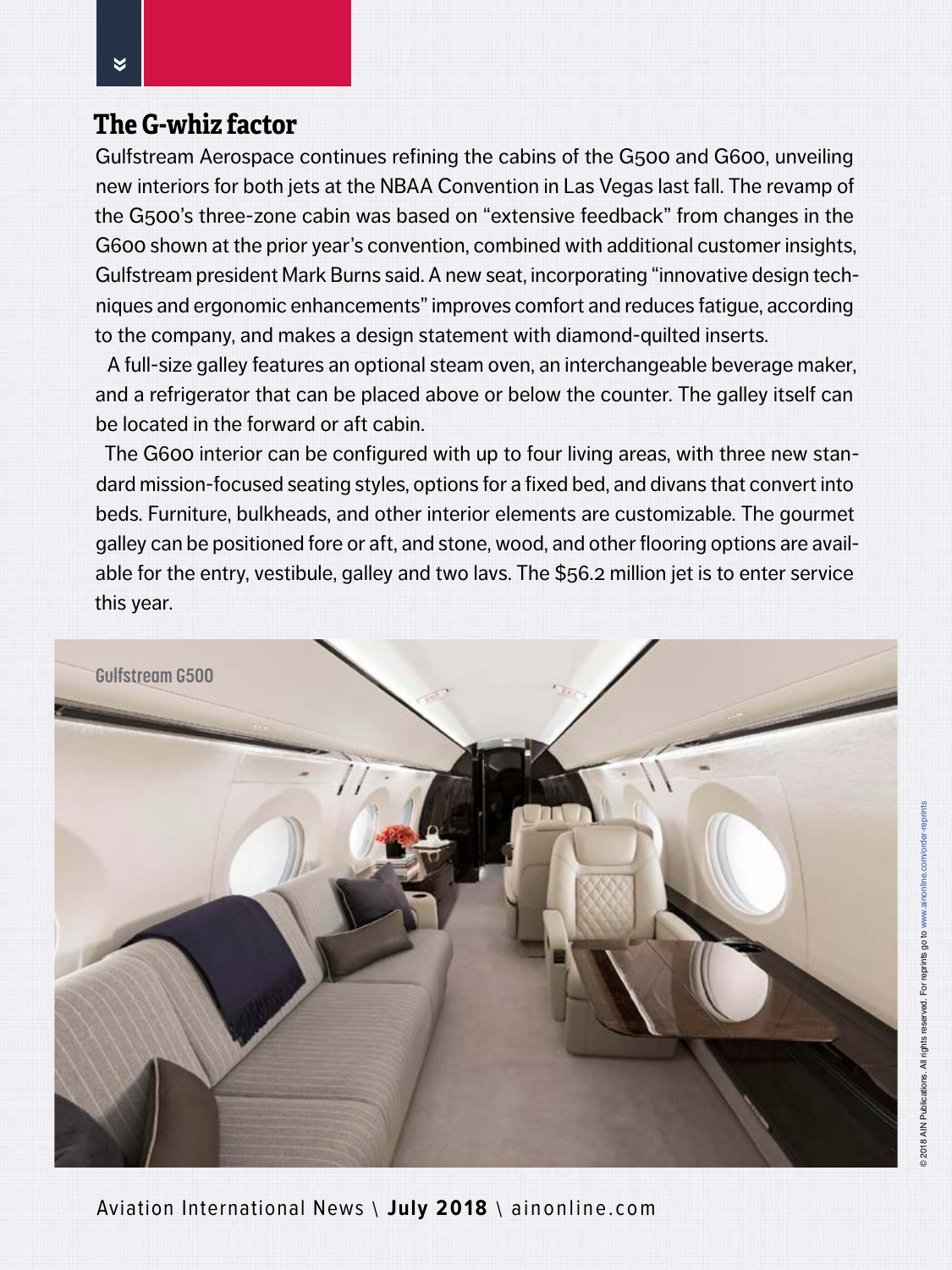## **Embraer earns "E" for enhancement**

"People ask, 'Why do anything to the best selling business jet?'" said Michael Amalfitano, president and CEO, Embraer Executive Jets, in unveiling plans for the Phenom 300E at NBAA last October. "Because we can," he said, expressing an impulse and a confidence seen across the OEMs today in their customer- and cabin-centric focus.

An upgraded version of the Phenom 300 light jet, the 300E (for "Enhanced") features a completely redesigned interior anchored by new seats, incorporating extendable headrests with bolsters, extendable leg rests and retractable armrest, and broadened seatback for greater support. Designed and engineered in house and manufactured at Embraer Aero Seating Technologies in Titusville, Florida, customization and personalization options include a wide choice of leathers and stitching.

The cabin's table, side ledge, side wall and valence designs are also new, while the aisle is three inches wider and there's an additional inch of headroom compared to the 300. An upper technology, or "tech" panel along the centerline of the cabin ceiling hosts the now-standard Lufthansa Technik nice HD CMS/IFE (high-definition cabin management system/in-flight entertainment) system.



# **Yielding to the chair**

With aircraft flying longer distances and ergonomic sciences advancing, the seat is receiving renewed focus, elevated to throne-like status. Several OEMs have made seats the centerpiece of recent upgrades. These are among the developments worth sitting down for.

In April Bombardier unveiled the Nuage ("cloud" in French) seat, "the first new seat architecture in business aviation in three decades," according to the company. In developing the seat, designers researched the literature of seating, and the ergonomics of working, reading, and reclining while seated, seeking to answer, "What does the body need in those different positions?" Nuage is their answer. It features a patented tilt link system that supports the entire body at every angle of incline, and is equipped with a tilting headrest and a moving seat pan that raises to provide support as the tilt angle increases. Nuage features the first-ever fully floating base, allowing the seat to track forward and back and swivel almost effortlessly, controlled by a pair of levers in the left armest. Pull up on one and the seat can slide forward and back on foot power; pull the other and it pivots laterally. Let go of the respective levers to lock the seat into the desired position.

Embraer Executive Jets showcased a new seat design for the Legacy 450 and 500, displayed onboard a Legacy 450 on static display at EBACE this May, where the optional seat debuted. Providing "better ergonomics" and improved passenger comfort, the seat offers enhanced backrest and new headrest support, and gives customers greater flexibility in personalization options via stitching, leather material textures, and color applications. The new seating options became available to customers receiving aircraft in the second quarter.

Swiss design firm Yasava has been selected to provide its Wave interiors for ZED Aerospace's refurbished CRJ700s, which will be used for its planned Aura air service linking New York, Miami, Chicago, Atlanta, Denver, Los Angeles, and other key cites, slated to bow in 2019. Yasava's Wave cabin is based around its Aiana Wave seat, and will incorporate design elements and solutions from its Astral cabin design collection, the company said.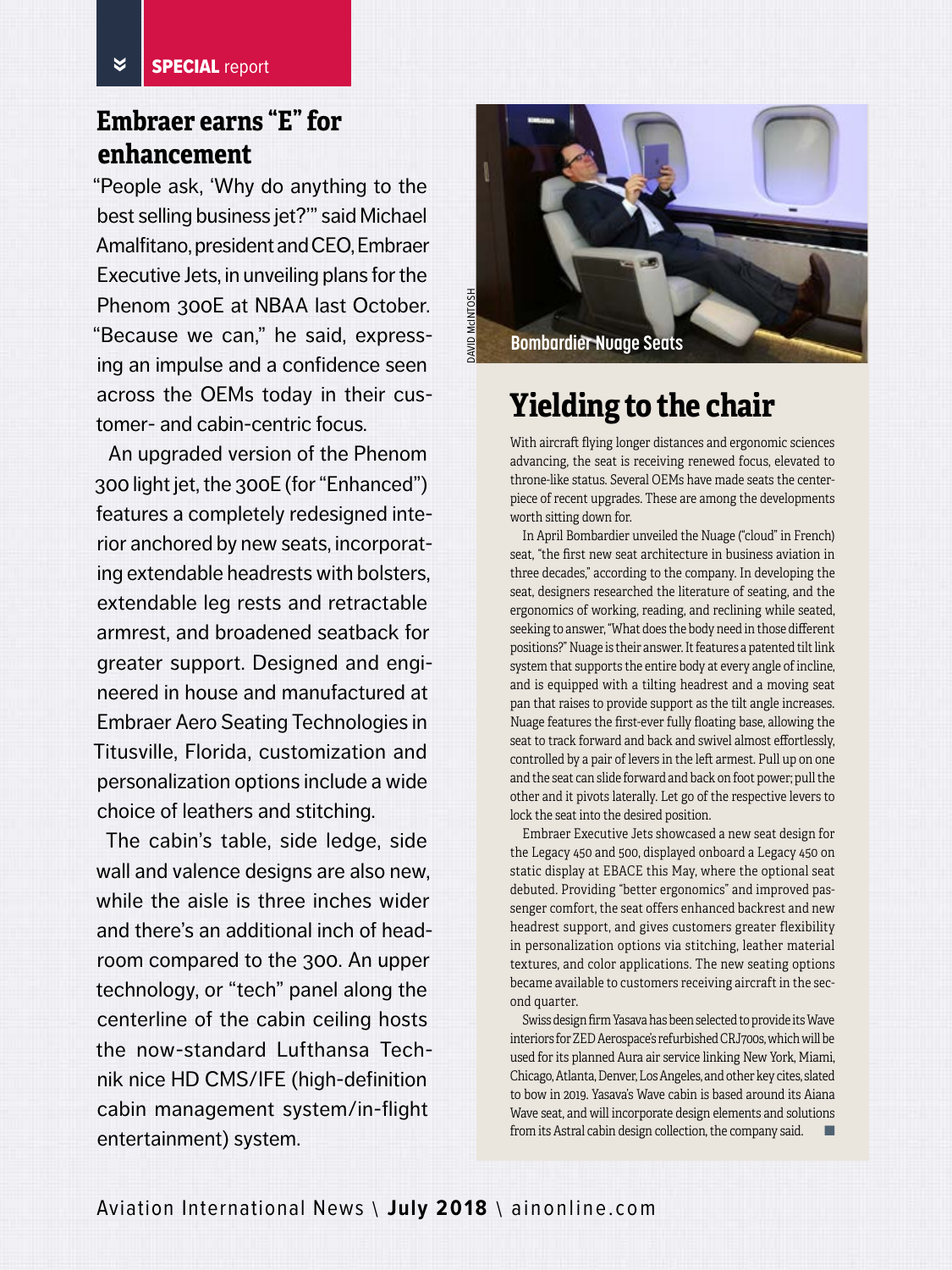Much of the rest of the cabin technology remains hidden, discretely tucked into side ledges, for example, keeping the interior sleek and stylish.

"When we design the interior, to protect ourselves and the customer, we design for maintainability," said Jay Beever, the company's v-p, interior design. In the 300E, "we moved critical components away from windows, so that anything that fails can be fixed in 30 minutes or less," he said. Beever noted that with its easily replaceable and updateable interior, "the 300E is especially set up to handle the marketplace in the shared ownership space," a role it fills as a popular platform for several fractional programs.



#### **Textron's Quiet Cabins**

Textron Aviation's current flagships, the soon-to-be certified Longitude and the in-production Latitude, are proof that the company's focus on performance and passenger comfort is paying off.

With 54 Latitudes delivered in 2017 and 12 in the first quarter of this year, the newest jet in the company's stable is off to a good start. Bulk buyer NetJets reports that the Latitude is its customers' most popular jet. The fractional-share provider has already taken delivery of 60 Latitudes, and expects to receive another 24 by the end of 2018.

Among the Latitude's—and the Longitude's—attributes are an extremely quiet cabin and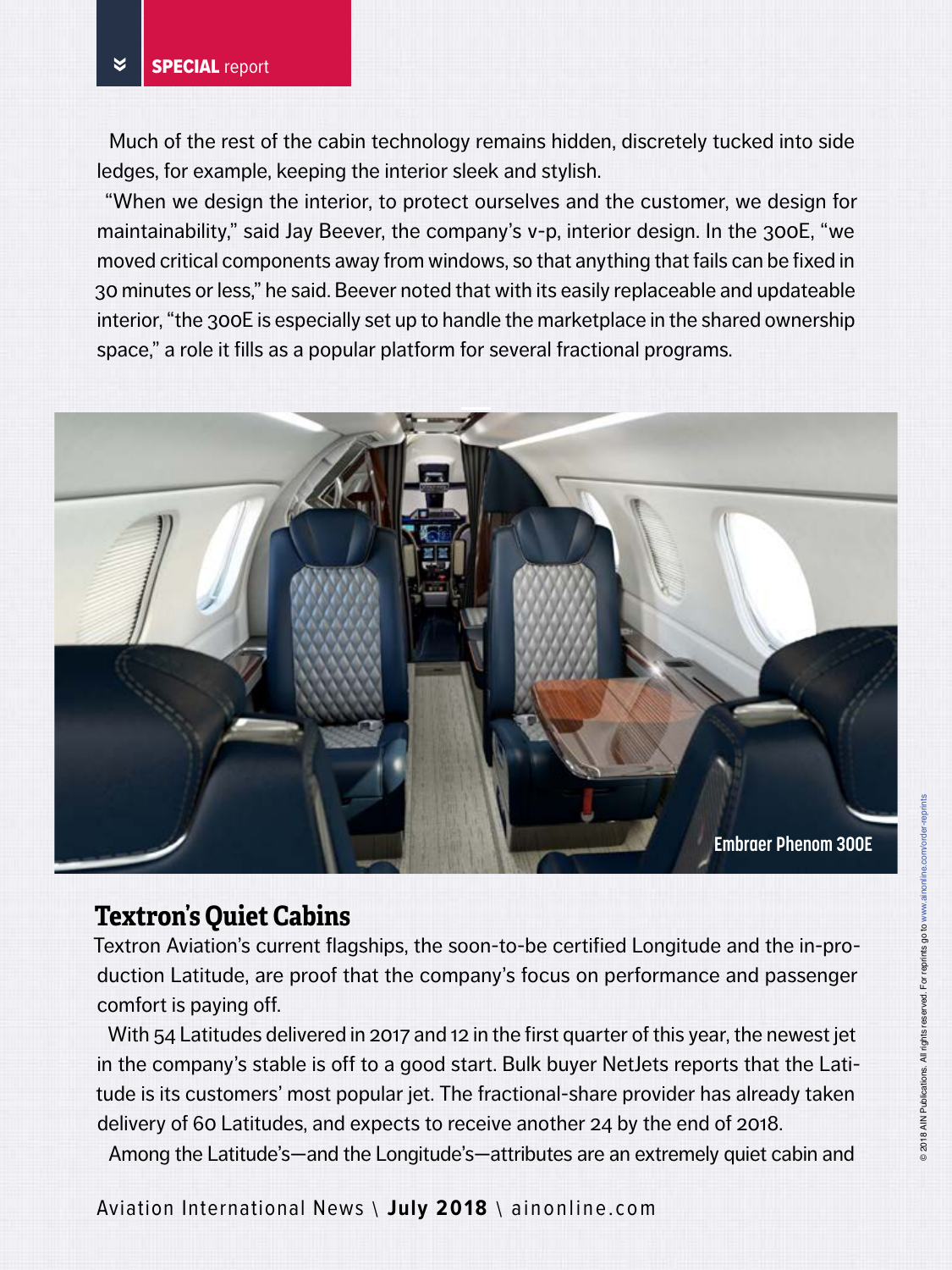the widest and tallest cabin the Citation lineup, at 72 inches tall by 77 inches wide. The extra cabin size translates into more legroom—30 inches between club seats—and room for a lavatory that Textron Aviation says is 60 percent larger than the Latitude's closest competitor.

At the maximum operating altitude of 45,000 feet, the Latitude's cabin altitude is a comfortable 5,950 feet, another factor that distinguishes it from the competition.

The Longitude shares the same cabin cross-section as the Latitude with, naturally, a longer cabin that accommodates more seats while retaining the 30-inch spread between club seats.

Textron Aviation engineers and interior designers have spent an extraordinary amount of time quieting the cabins of the Latitude and Longitude. "We're introducing one of the most thoroughly researched passenger experiences," said Brad Thress, senior vice president of engineering, "one that will revolutionize the super-midsize category with its low cabin altitude, class-leading legroom, and low decibel cabin sound levels that are half [those] of its nearest competitor."

#### **Max and Neo**

The completions world awaits deliveries of the next-gen Boeing BBJ Max and Airbus ACJneo like the arrival of a glamorous couple sure to shake up the social scene.



# **Jet Aviation signs another 787 customer for VIP interior**

Jet Aviation has claimed another Boeing 787 completion contract, its second, a 787-9 for an undisclosed customer, the Zurich-based company announced at EBACE. Jet Aviation has dedicated "significant research and development" into carbon fiber composite airframes since 2013, and can integrate a cabin onto a 787 "without modifying the fuselage, avoiding time-consuming and costly repairs," the company said. The research "places us in an excellent position to create a finished interior that is truly VVIP, and represents the latest in aviation technology for business aircraft," said Neil Boyle, senior v-p, global completions. The interior will be installed at Jet Aviation Basel, the company's completions and maintenance center, which has performed completions on 28 Boeings since 1998.

Jet Aviation won its first BBJ completion contract in 1999, and recently the company redelivered that same BBJ, following a complete refurbishment and exterior repainting performed after the aircraft had been out of service for several years. All the seats, sidewalls and carpets were replaced, as was some of the wood marquetry. Additionally, a low cabin altitude modification was performed, and improved soundproofing installed using Jet Aviation's new, targeted sound prediction technology. A C-1 check and general defect rectifications were performed simultaneously on the Boeing.

Distinct from its completions team, Jet Aviation has an interior design refurbishment team that handles about 20 major aftermarket projects a year, like the BBJ makeover, said Simon Koenig, director of interior design refurbishment. Jet Aviation is currently performing complete refurbs on two 747s, each requiring about six months.

"We are free at the design studio in Basel to let our inspiration push boundaries for our customers," said Koenig, "because we are supported by all of Jet's workshops and craftsmen who help breathe life into our designs."

In a branding video introduced at EBACE, Jet Aviation showcased its global refurbishment/retrofit/modification and upgrade (RMU) capabilities, highlighting its completion and maintenance centers in Basel, Geneva, and Singapore. The video captures what motivates its designers, and how they translate customers' visions into reality, said Tommi Krell, the company's head of global RMU/MRO marketing.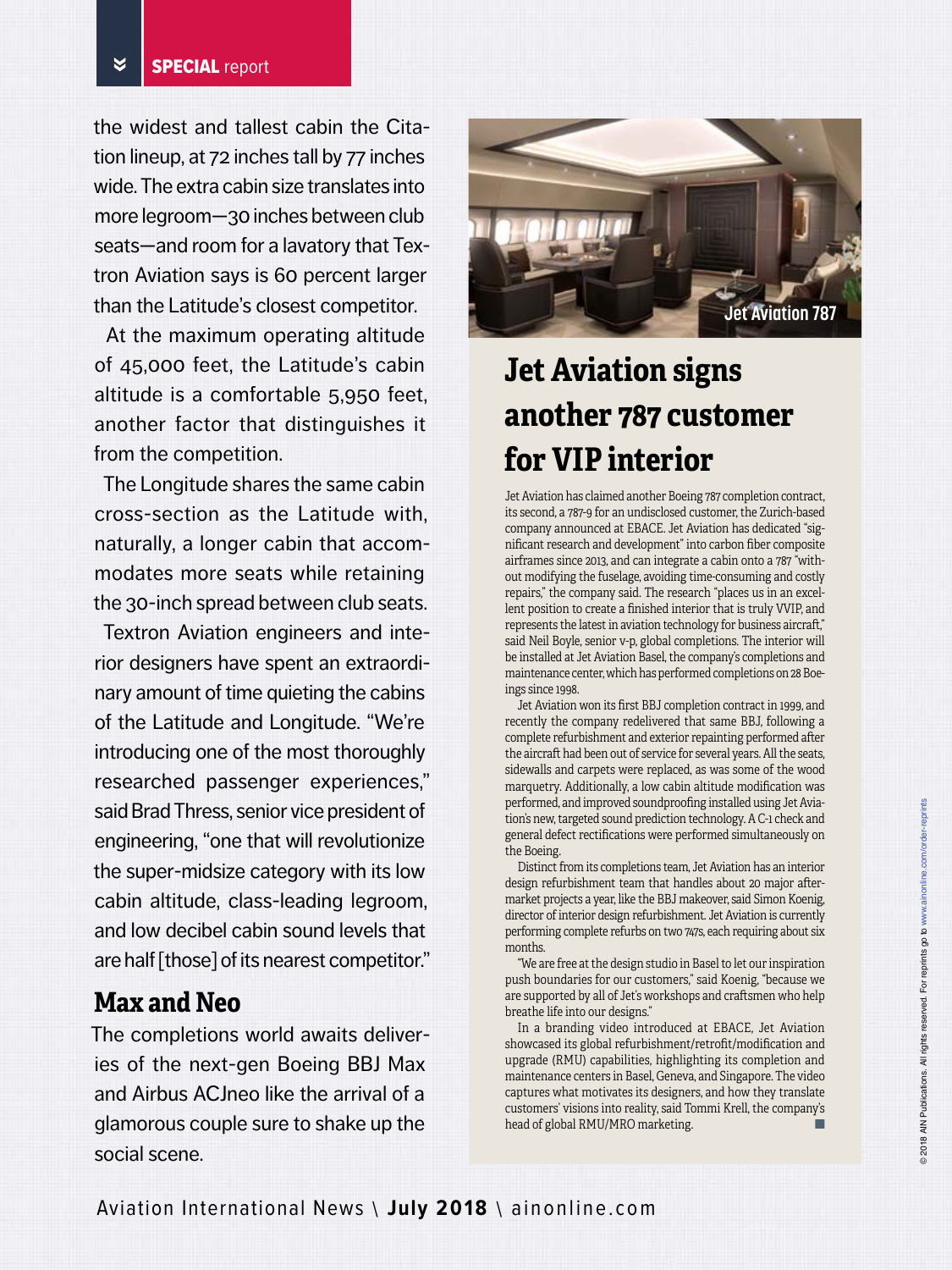

Comlux Completion USA last October claimed the contract for the first BBJ Max 8 completion, while AMAC Aerospace of Switzerland will perform the interior installation on the first VIP neo (new engine option, to reflect more efficient, upgraded turbofans), an ACJ320, for launch customer Acropolis Aviation, the UK charter operator.

The first BBJ Max 8 will arrive at Comlux America in Indianapolis, Indiana, in Q4, with redelivery to the undisclosed customer scheduled for fall 2019, said Comlux Aviation president and CEO Richard Gaona. Four design firms—Alberto Pinto Design, DesignQ, Unique Aircraft, and Winch Design—have been invited to submit design concepts to the customer, with final design selection expected in Q3.

In Basel, AMAC Aerospace awaits the Q4 induction of the first ACJ320neo. The project's design phase (by Alberto Pinto) is complete, as is more than half the engineering work, while construction of cabinets and furniture has commenced, AMAC CEO Kadri Muhiddin said at EBACE in May. Redelivery is scheduled for Q4 2019.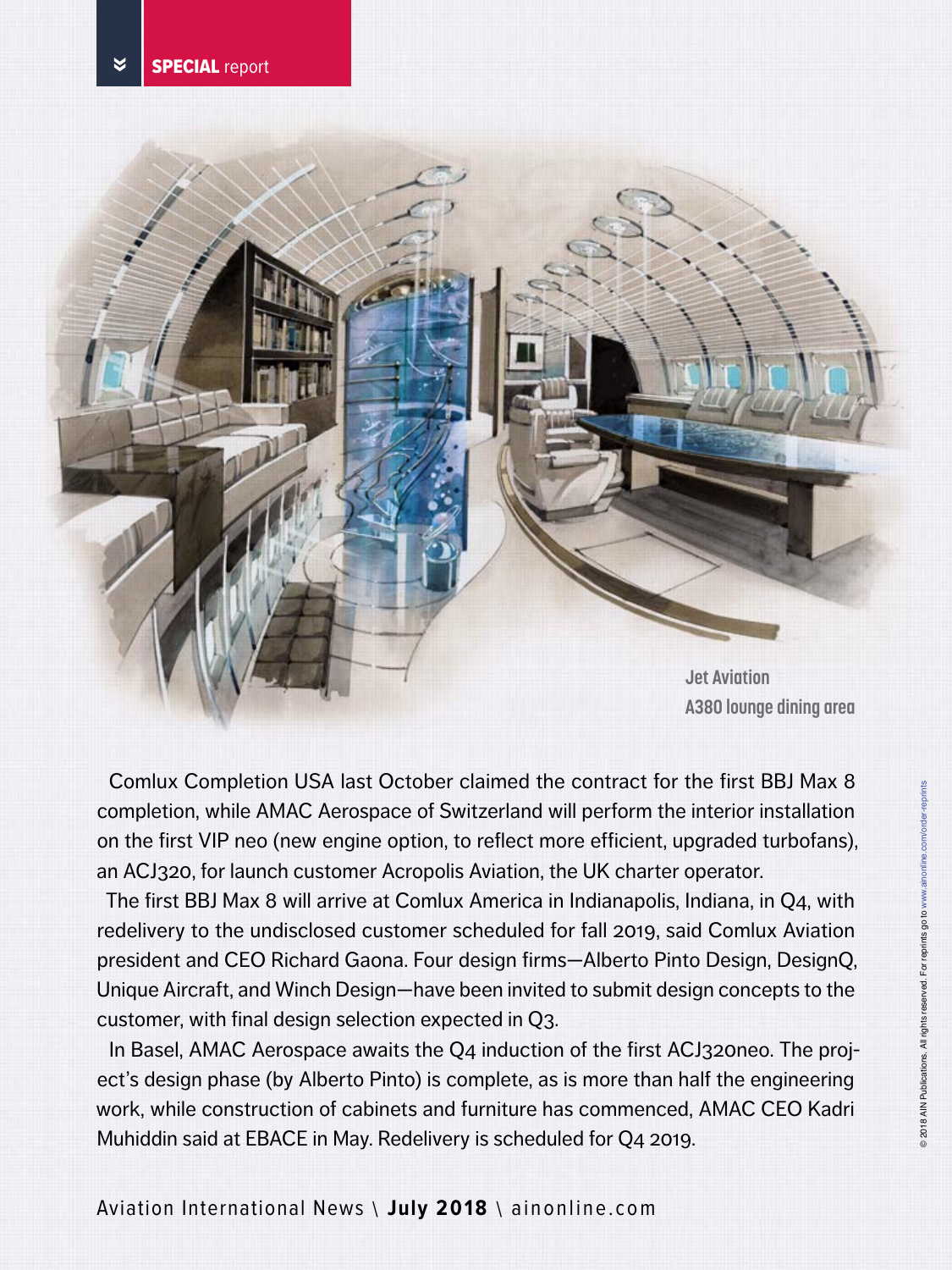Addressing BBJ Max completion opportunities, AMAC Group COO Bernd Schramm said the company is "in dialog" with five purchasers of Boeing's next-gen offering, who are "now entering the phase of decision making" on selecting a completion partner.

Meanwhile, Comlux has been tapped to perform the completion on an ACJ320neo for an undisclosed Asian customer, with the green jet to arrive at the facility in September 2019 for the 10-month project. Scott Meyer, CEO Comlux Completion, said the Max and neo projects "are paving the way for establishing Comlux as a leader in the VIP completion market."

The Netherlands' Fokker Techniek will perform the first VIP completion on an ACJ-319neo, under contract to long-term customer K5-Aviation, with induction scheduled for May 2019 and redelivery in early 2020. "Can you imagine how proud we are?" asked Jeff Armitage, Fokker's managing director. "This will be the first ever ACJ319neo offered for VIP cabin outfitting worldwide."

The ACJ319neo cabin will include the latest communication, IFE, and other technologies, while a focus on weight reduction will enhance the aircraft's range and payload, Armitage said. Luca Madone of K5-Aviation called the contract award "a logical continuation of the existing relationship both companies have from previous projects."

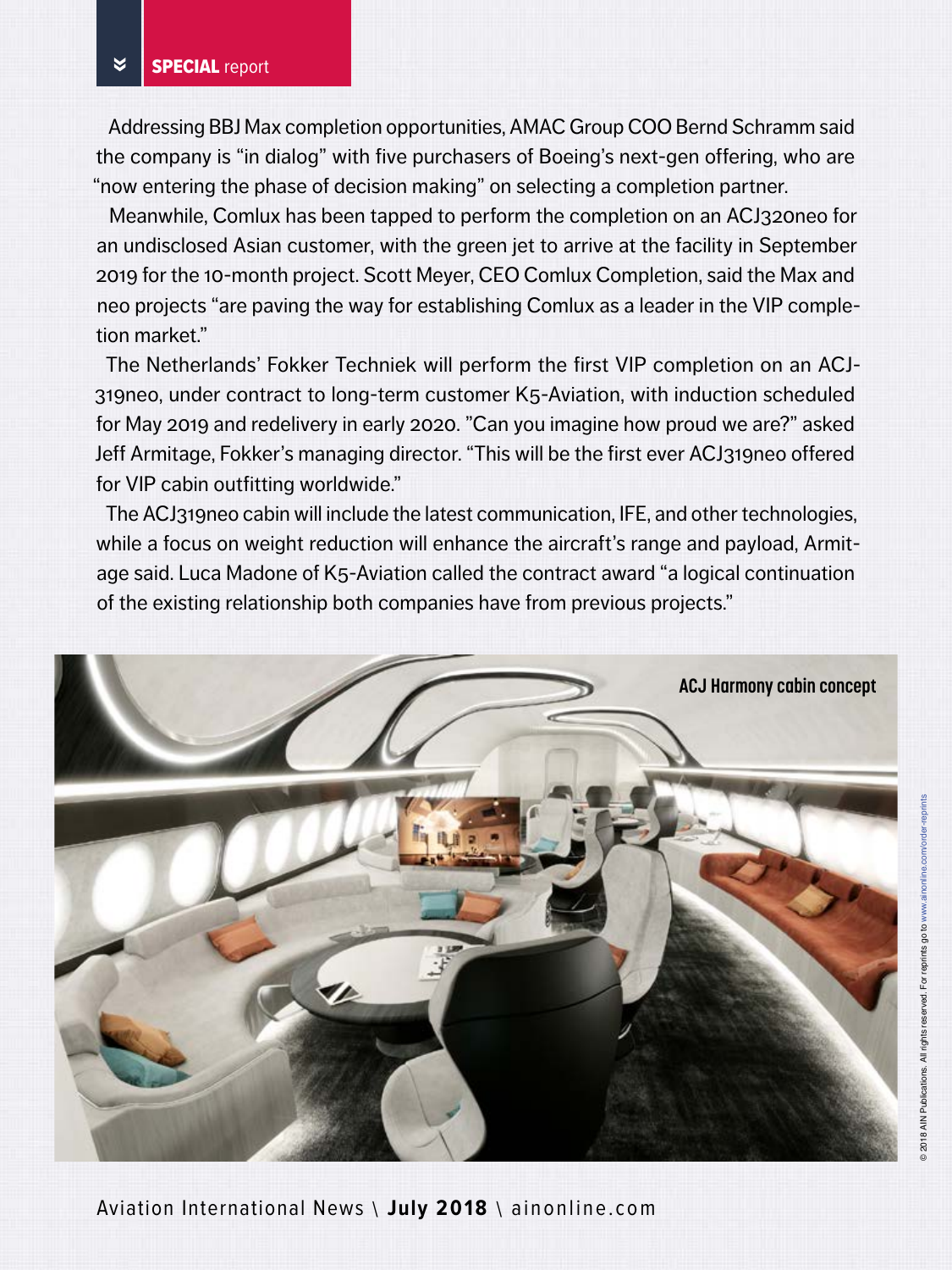Up ahead, the Airbus ACJ350 XWB (extra-widebody) is in the wings. Like Boeing's 787, the ACJ350 has a composite airframe, and to ease and accelerate completions, Airbus offers its proprietary Easyfit concept, which allows cabin integration without airframe modifications. AMAC Aerospace and Jet Aviation completion centers in Basel have both received recent authorization from Airbus for cabin completions on the ACJ350 airframe. Neil Boyle, Jet Aviation senior v-p, global completions, proclaimed his company "ready and pleased to welcome ACJ350 XWB owners and operators" for completions.

# **New Cabin Concepts**

#### **Inner Harmony**

Airbus Corporate Jets (ACJ) unveiled Harmony, a widebody cabin concept proposed initially for the new ACJ330neo, but adaptable to other ACJ widebodies, including the forthcoming ACJ350 XWB, which can reach virtually any location on Earth nonstop. In place of the angular lines of most VIP interiors, concentric circles, "like ripples on a pond," are a feature of the Harmony cabin layout, said ACJ.

"Long-haul flights provide time for productive work and socializing, as well as rest, and ACJ's Harmony cabin concept is wonderfully well designed to enable all of these, while bringing the world with a single flight," said Benoit Defforge, ACJ president, at the concept's introduction at EBACE.

Described as "timeless and elegant" by Sylvain Mariat, ACJ head of creative design, the Harmony interior includes a globe in the entrance area that holistically displays the aircraft's position, a master bedroom suite and office, and a spacious lounge with round table seating areas. Four VIP guest suites, each with an office that converts to a bedroom, plus an en suite bathroom with shower are farther aft, with seating for support staff and galley in the rear. Harmony can be adapted for both private and government customers.

### **Automotive Inspiration**

Lufthansa Technik (LHT) introduced at EBACE "Inspired by AMG" with Mercedes-Benz, a second variant of its M-B Style VIP cabin. The interior combines the dynamic DNA helix architecture of the Style interior and Sensual Purity formula design language "to reach new customer groups with a strong affinity for a unique sportive design," said Wieland Timm, senior director sales, VIP and special mission aircraft, at LHT. Adapting Mercedes's new gray/black color scheme for the line, the interior "now radiates the powerful dynamic of the latest AMG cars," LHT said. The design also incorporates the so-called black panels from the Executive variant of autos, integrating displays and touch screens into the sleek black surfaces.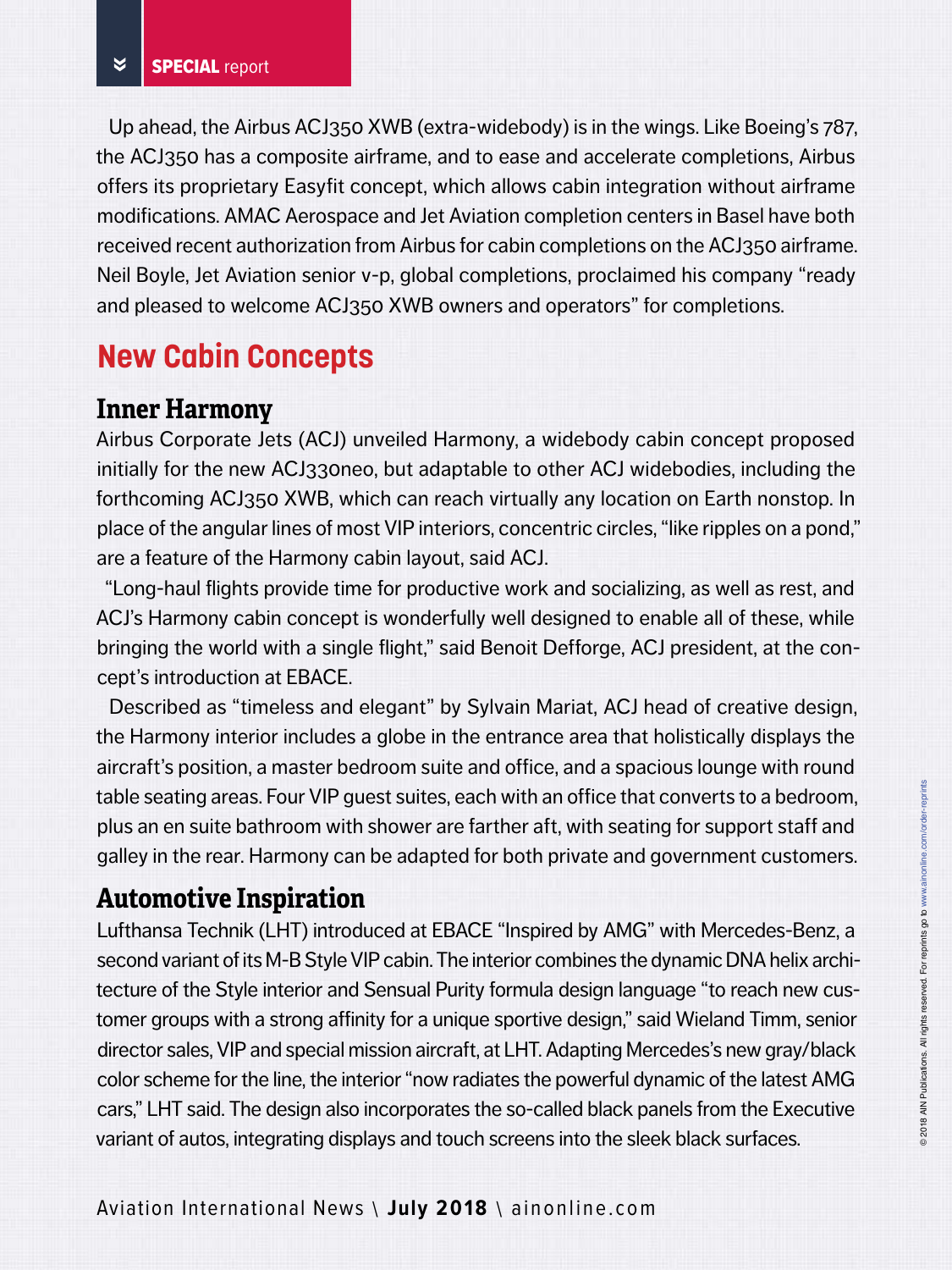#### **Velvet fist**

Last fall LHT's VIP & Special Mission Aircraft division unveiled four cabin concepts for the brawny Airbus A330-200 Multi Role Tank Transport (MRTT), two of them—The State and Governor—giving the military platform a deluxe makeover for transporting headsof-state, government members, and delegations. The State cabin, designed as a flying government office, incorporates all necessary equipment to enable governmental authorities or military staffs to work productively on board. The Governor configuration, which already has an undisclosed customer, can transport larger delegations of varying functions and statuses. All four cabin variants, which include Trooper and Rescue configurations, were developed in cooperation with military services and meet NATO TEMPEST requirements for signal emanation levels. Some 30 A330 MRTT aircraft have been ordered or are already in service with various air forces.

#### **Done in VVIP manor**

Jet Aviation, the UK's Winch Design, and Geneva's Sparfell & Partners have joined to develop a VVIP interior for the ACJ380, which would be the first such completion on this, the world's largest commercial jet.

"We've been excited about this project since Sparfell first approached us with their concept to pool all of our collective expertise to bring a completions solution for the ACJ380 to market," said Matt Woollaston, Jet Aviation v-p completions sales and design. Winch designs bespoke interiors for homes, yachts, and executive-configured aircraft, and Sparfell & Partners is a consultancy specializing in business aviation sales, acquisitions, and services.

Four A380s are coming out of lease, and the partners hope to convert at least one to VVIP configuration. Winch has created a concept embracing its "signature design philosophy, centered on the importance of creating dynamic spaces that are balanced, beautiful, and uplifting," according to the company. The half VIP/half-entourage layout features a forward bedroom on the upper deck for the principal, as well as a guest bedroom, with mini suites on the main deck. If more space is desired, "we have looked into going into the cargo area," said Mike Sutton, senior project manager at Winch. "The scale of it is exciting—the fact that you've got a double deck, plus the staircase," he added, noting its size makes the A380 "much like a yacht."

Under the agreement, Jet Aviation will engineer, manage, manufacture, install, and certify a VVIP cabin interior for this aircraft. Its Basel facility is "one of the few completions centers in the industry that can accommodate aircraft the size of the ACJ380 for VIP platforms," the company said.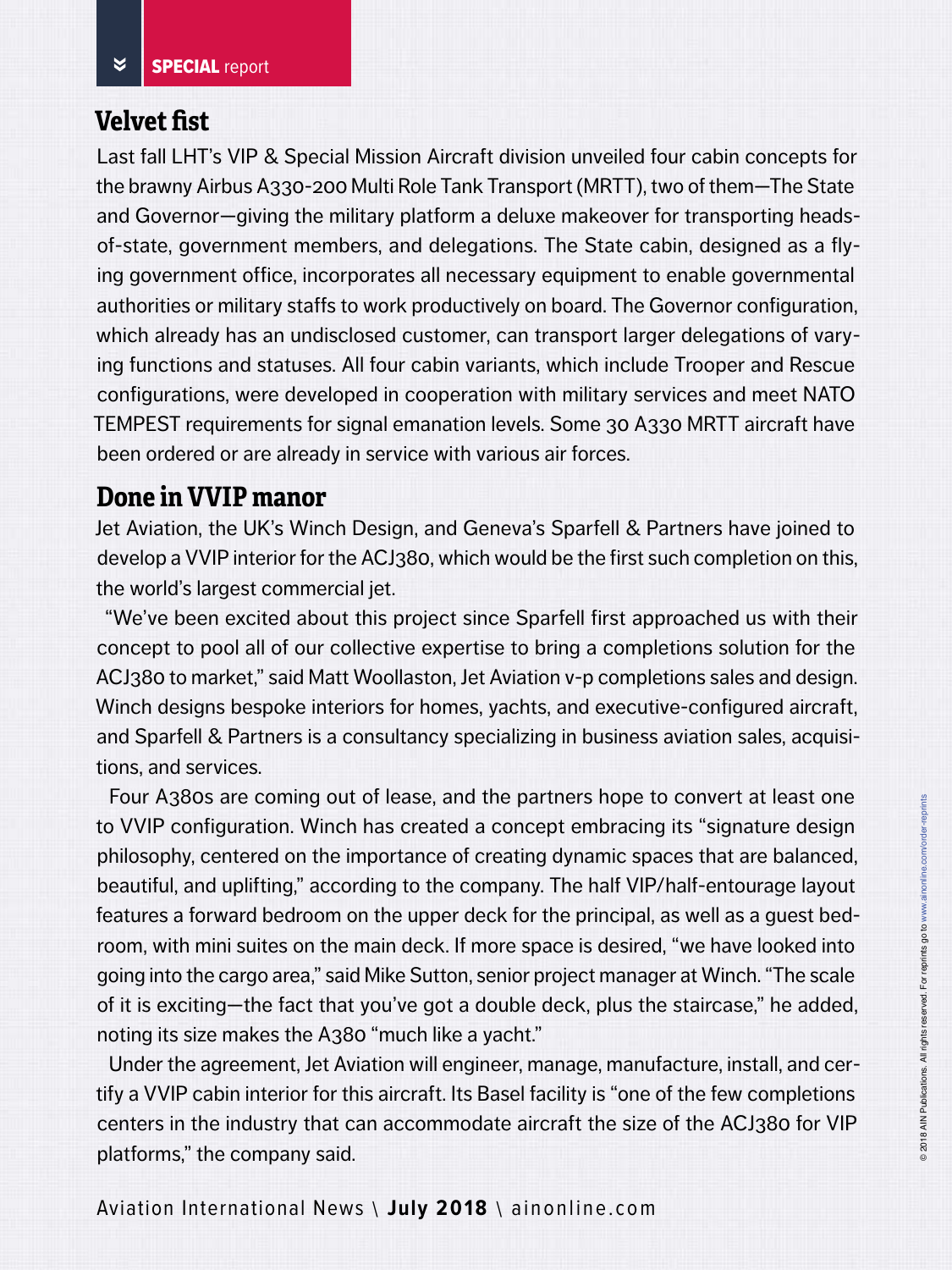"A lot of the design is already proven," said Sutton. "It's just nobody's done it on that airframe," he said. But given the scale, completion will require an estimated 2.5 years.

# **At the Completion Centers & MROs**

**Boeing Business Jets** has contracted **Fokker Techniek** to design and perform the interior completion of a BBJ ordered by the Dutch government for transporting government officials and the Dutch Royal family. Configured in a two-cabin layout for 24 passengers (12 VIP, 12 staff), it will include a crew rest area and lavatory. The current state transport, a Fokker 70, has been in service for more than 20 years. Interior design activities are under way and the aircraft is scheduled for delivery to the Dutch government in 2019. Boeing and the Netherlands' Fokker, a GKN subsidiary, have worked together on previous BBJ conversion and completion projects.

Completions and MRO specialist **AMAC Aerospace** has landed a completion contract for a head-of-state 747-8i, the company's second completion on the platform. The 747-8i was inducted in AMAC's Basel completion center in February for the 20-month project, the company's second 747-8i completion, and will feature "a unique design," said AMAC CEO Kadri Muhiddin. Company engineers will install an overhead Aeroloft in the widebody for the undisclosed repeat customer.

Last year AMAC re-delivered a Boeing B777-200LR following a head-of-state completion incorporating "state-of-the-art technology systems, high-end in-flight entertainment systems including large monitors, the latest generation of soundproofing, and RGB mood lighting as well as customized artwork, custom furniture, monuments, and exotic material," the Swiss company reported. The 20-month project marked its third green completion on the platform.

**Lufthansa Technik** (LHT) has received a VIP cabin completion contract for a Boeing 787-8 from an undisclosed customer, its first for a Dreamliner, the order "closing the final gap in our expertise for the Boeing 787," said Wieland Timm, LHT's senior director sales, VIP and special mission aircraft. Timm noted that Hamburg-based LHT has provided technical services to more than 100 Boeing 787s from various commercial and VIP 787 operators. The cabin will include an office area, bedroom and bathroom in the forward section, a mid-cabin dining and conference area, with delegation seating of different classes aft.

Boeing widebody completion specialist **Greenpoint Technologies**, this year celebrating its 30th anniversary, inducted its fourth 787-8 in April for an executive cabin completion. The interior, by Greenpoint's in-house design team in partnership with the undisclosed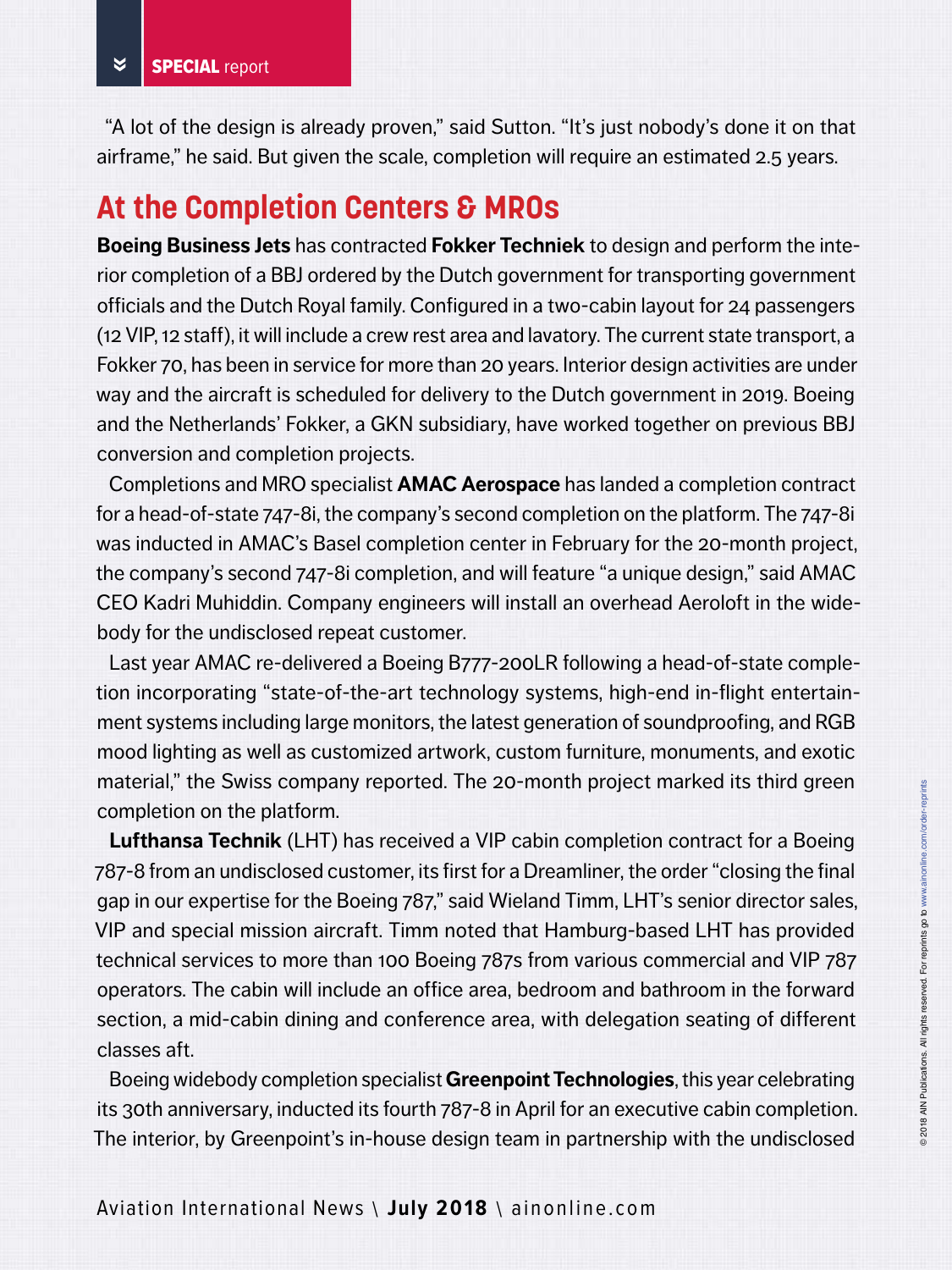

client, is scheduled for a 2019 redelivery from its Kirkland, Washington completion center. The third 787-8 is scheduled for redelivery this summer. Later this year, Greenpoint's first 787-9 arrives for an executive cabin installation. In addition to green completions, the company is also performing narrow- and widebody head-of-state refurbishments, said Bret Neely, Greenpoint executive v-p.

Greenpoint also received a patent this year for a 787-flooring system, utilized on all its completions, that provides customizable attach locations for aircraft monuments and furnishings. By standardizing modifications to the 787's unique floor structure, the system minimizes parts and reduces installation time, while still supporting custom interior configurations, Neely said.

A complete refurbishment **West Star Aviation** recently performed on a Falcon 2000XL at its Alton, Illinois headquarters facility included custom entry floors designed in house, and USB covers that light up with the customer's logo. The Falcon also got an FAAcertified aft baggage mod (available for the 2000 and 2000EX models), developed and STC'd by West Star, which adds 73.5 cubic feet of usable storage and an additional 185 to 275 pounds of baggage or equipment. The baggage compartment installation does not compromise access to common service and maintenance items, and no additional fire detection or suppression is necessary.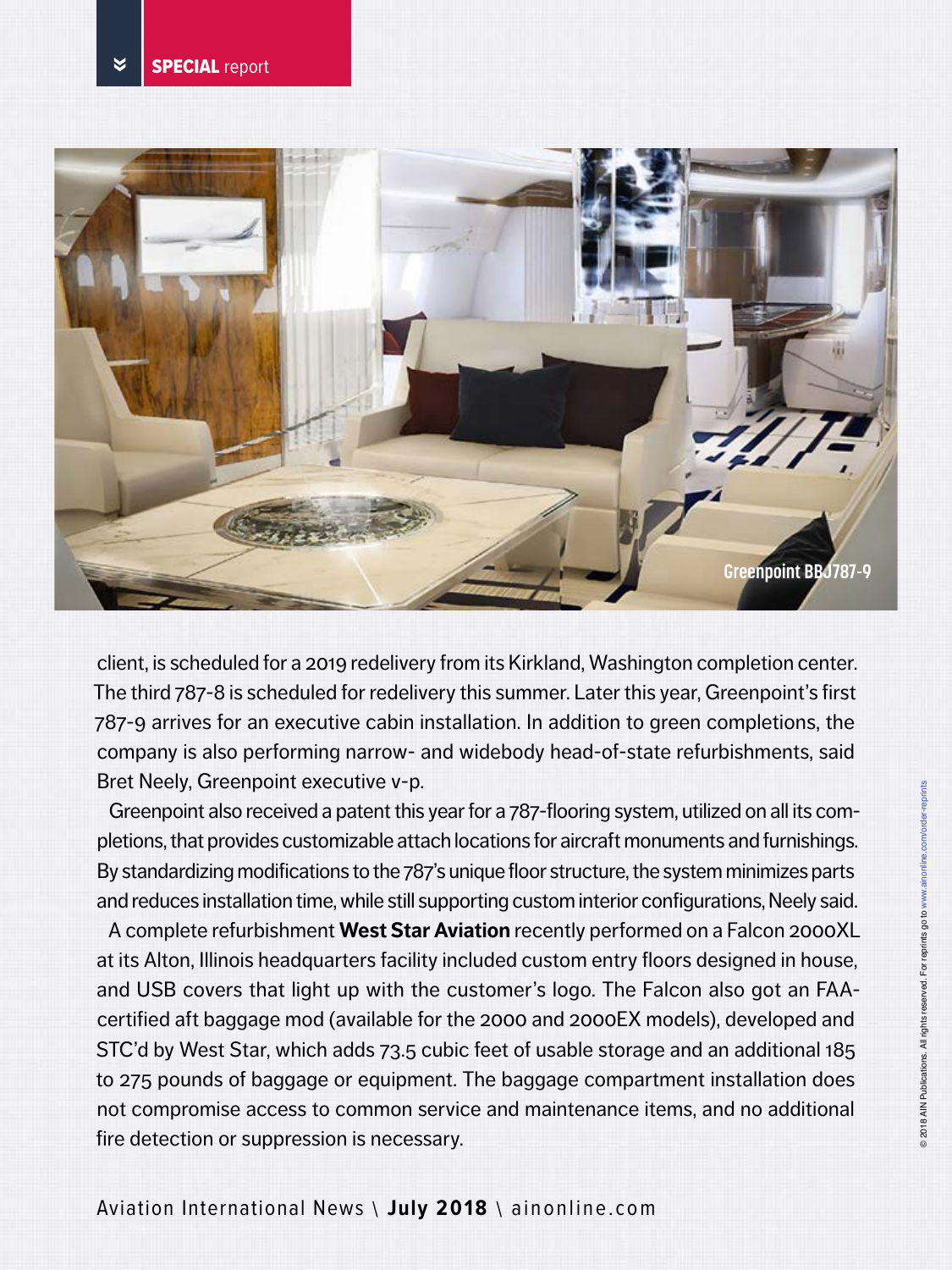In other refurb projects, West Star created embossed headrests and contrasting red stitching for a Citation 560, and performed woodwork during the complete interior refinishing of a GIV-SP.

On its painting projects, West Star recently began using the Top Flight Supplies titanium paint protection system at its Alton and Grand Junction, Colorado facilities. The two-part coating process prolongs longevity of an aircraft paint job by fusing the paint pores and can even improve fuel efficiency by providing a slicker surface, reducing overall drag, West Star said.

**GDC Technics** has been contracted for four green head-of-state widebody completions, two each for a pair of undisclosed customers, the Fort Worth, Texas-based completion and MRO company announced in May. General partner Mohammed Alzeer said the contracts have "confirmed the confidence this industry has in GDC Technics," adding "We have the resources, knowledge, and capacity to take on many projects of this magnitude and more."

The company declined to disclose the aircraft types or schedules for the projects.

GDC has put an emphasis on the all-composite 787 airframe, and last year accomplished external penetrations on multiple models for connectivity installations including Ka-band, Inmarsat, satcom, and Live TV.

Current projects include "twin VVIP 787-8s," and the interior elements of the first slated for re-delivery weigh 20 percent less than industry average for a VVIP cabin in the airframe, "providing our clients with an operational advantage and fuel savings throughout the life of their aircraft," said Alzeer. This year the company will deliver three widebody head-of-state completions.

**Ruag**'s Munich paint shop repainted SBK Holding's Bombardier Global Express XRS with a unique and complex "Carboneum" honeycomb scheme created by France's Happy Design Studios. SBK Holding, sovereign investment fund of the United Arab Emirates, chose a full repaint of its eight-year-old aircraft "to express its own dynamic and innovative image," according to Ruag. The design aims to evoke a sense of elegance, technology, and power, said Studios owner Didier Wolff. Reproducing the design patterns on the nacelles required the digital creation of "extraordinarily detailed" templates for the honeycomb effect. To optimize downtime, Switzerland's Ruag performed a 15-month inspection simultaneously with the paint project.

**Aeria Luxury Interiors** announced a BBJ completion contract—the company's third since its 2014 founding—at the Singapore Airshow in February. The green 737-700 is scheduled for arrival at the company's San Antonio, Texas completion facility in Q1 next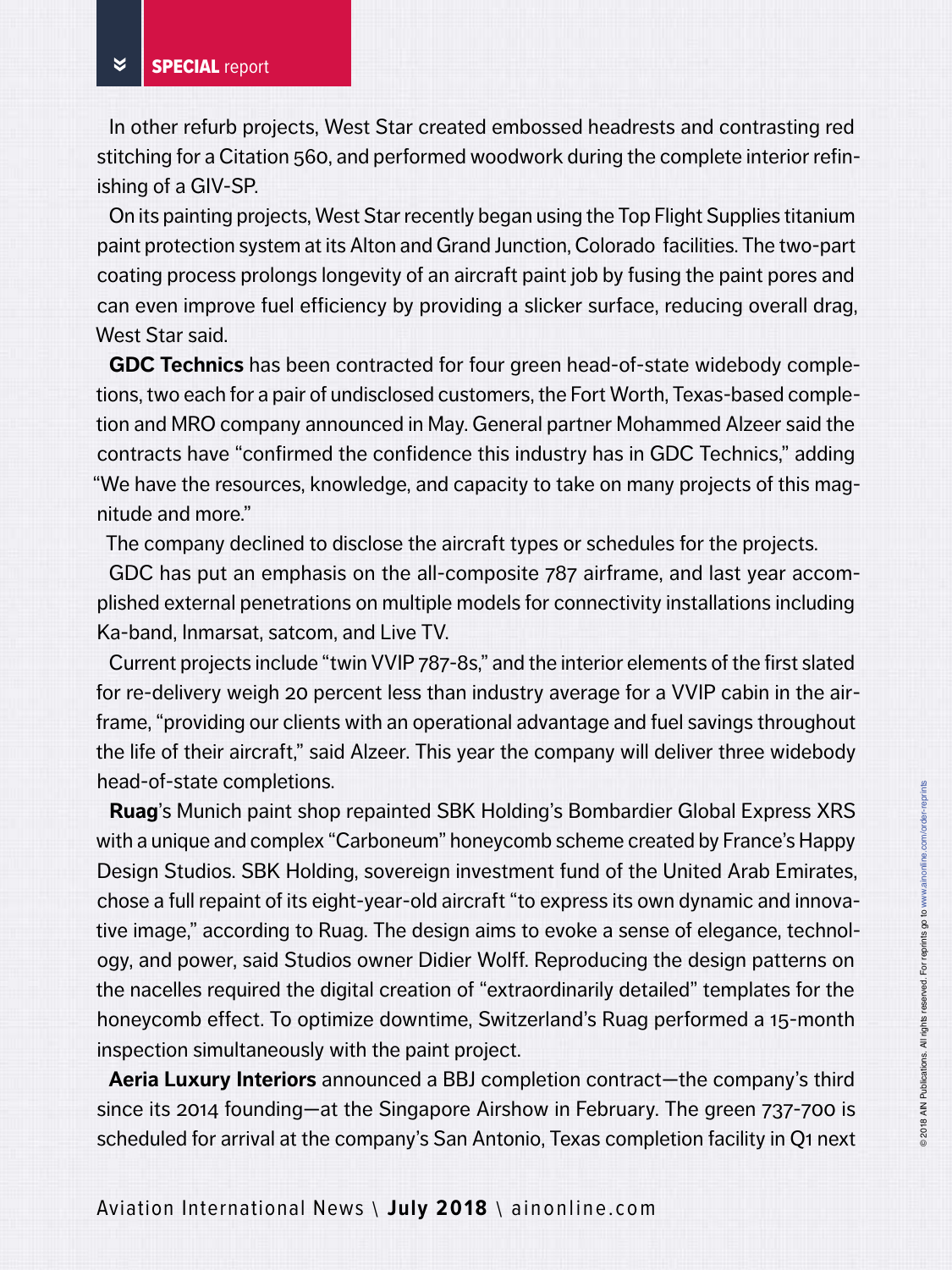year. The Aeria-designed interior, executed in a light color palette, will feature a VIP stateroom complemented by an en-suite lavatory with shower; an office/meeting room; staff seating; and separate passenger and crew galleys. Luxury touches include generous use of gold plating, wood, fine fabrics and ornate detailing, said Ron Soret, Aeria's vice president and general manager for completions.

Formerly a division of ST Engineering's VT San Antonio Aerospace—a major airline MRO—the VIP completion and refurbishment business has been rebranded as Aeria Luxury Interiors, a standalone subsidiary. The restructuring will enable Aeria to "tailor its processes to be focused on the completion business, thereby increasing its competitiveness," said ST Engineering. Aeria will operate under its own Part 145 Repair Station certificate, allowing the company "to streamline its completion process and expedite its maintenance, refurbishment and completion contracts in the most efficient way possible," the company said.

**Flying Colours** refurbished a Bombardier Global Express using essentially the same design the customer ordered for his Challenger 850 in 2013. Several "engineering and style adjustments" were made to the original plans, said Eric Gillespie, executive v-p of the Canadian company. "We had to take into consideration the larger cabin, the different type of usage, and the high standards of the Global to re-create the same look and feel."

The Global's floor plan was modified to accommodate a new configuration in the midsection, and two seats opposite the central divan were replaced with a four-seat conference group. All seats were upholstered in white leather and the armrests burnished with carbon fiber accents.

# **New Products & Services**

In response to a spike in preowned Falcon transactions, **Dassault Aircraft Services** (DAS) launched Falcon Pre-Purchase Services, offering an array of capabilities ranging from paint and interior refreshes to new avionics and CMS installation, and propriety modifications and "engineered solutions" designed to keep the legacy fleet on par with new production aircraft. General manager Gary Schiff noted DAS has access to all the original drawings, engineering, and STCs that will lower the cost and time of any requisite, and many desired updates.

The Netherlands' Stahl and Switzerland's Maritime-Aerospace have combined forces under the **AeroVisto** banner with the aim of providing innovative interior trim materials and cabin interior solutions. Officially launched at EBACE in May, Stahl produces surface treatments and coatings for flexible materials, and Maritime Aerospace specializes in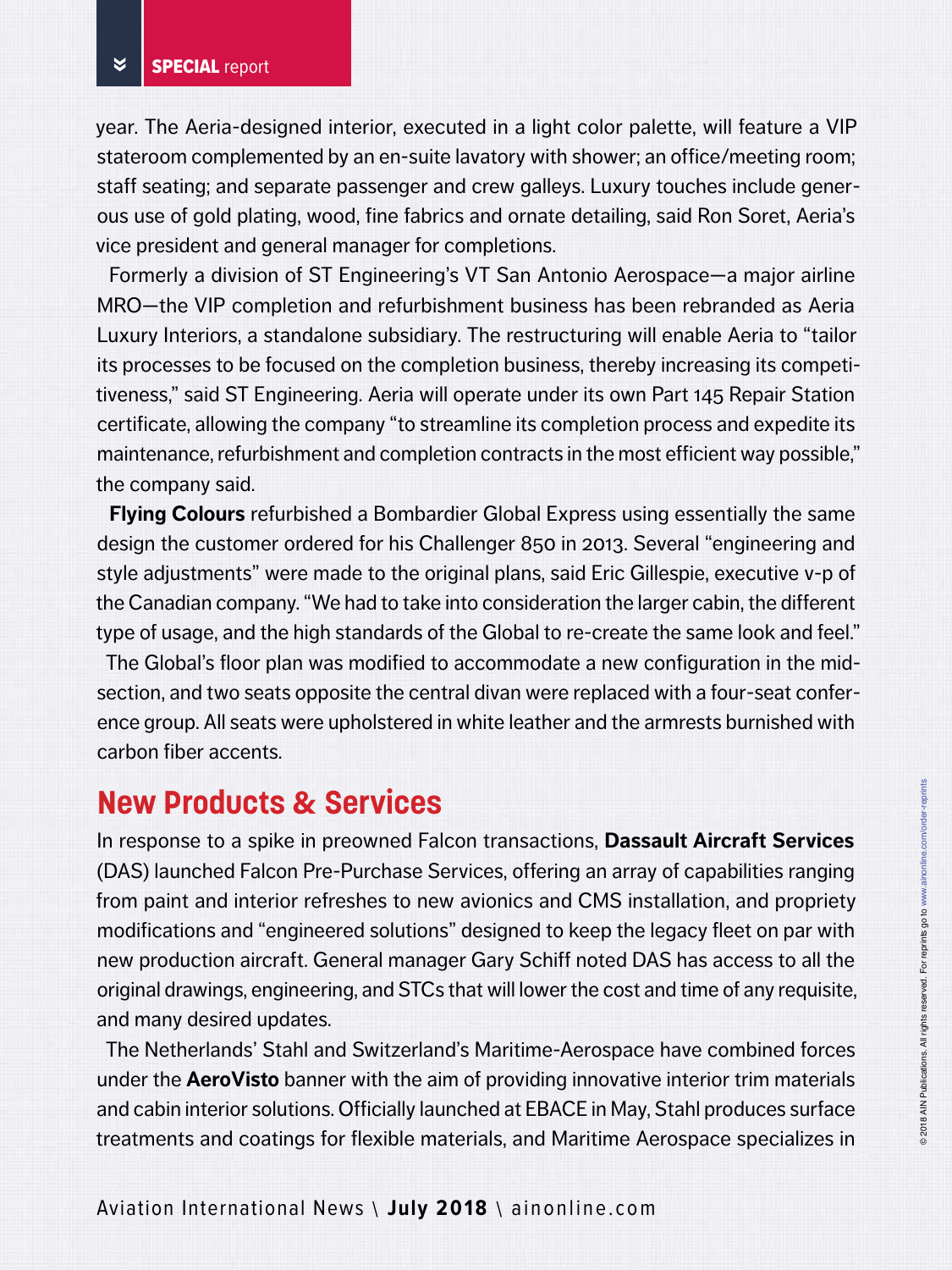

aircraft interiors. The partnership provides Stahl, already established in several mobility markets, an accelerated path into the aviation interiors section, the company said. "With boundaries between mobility segments blurring, we see an opportunity to leverage our automotive core capabilities and actively drive the seamless integration of brand experiences across the different mobility modes." Stefan Buri, global marketing director mobility at Stahl.

AeroVisto offers innovative materials for aviation interiors, starting with the introduction of a wide range of leather products. The aviation industry faces the challenge of elevating the customer experience while reducing operating costs. The AeroVisto portfolio aims to meet these demands and consists of high-quality, environmentally conscious solutions. The company said the introduction of Stahl Stay Clean lifetime+ products into the aviation interior segment will offer compelling and unique value-add to the marketplace.

The partnership gives Maritime "access to best-in-class surface technology and innovation leadership in interior trim solutions in automotive and other mobility segments," said Hermann Bauer, Maritime managing director aerospace.

**Duncan Aviation** has expanded its 3D design capabilities, adding a multimedia artist specializing in 3D illustrations to its in-house aircraft interior and paint design team.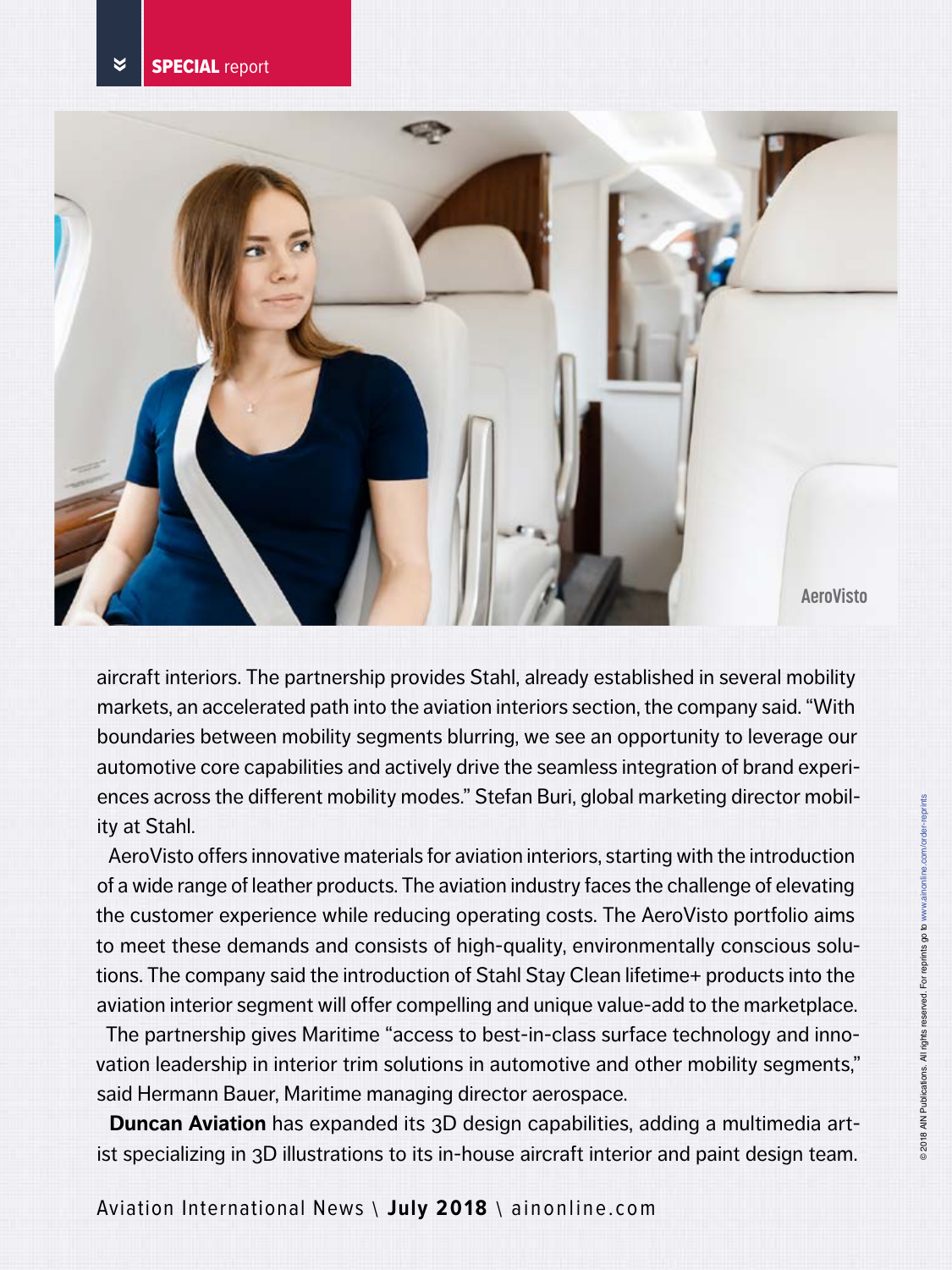Computer generated 3D renderings "save a great deal of time and money, so they're popular with all of our clients, internal sales and production people," said Ken Reita, who heads the Lincoln, Nebraska-based MRO's 3D conceptual illustration services. "Unlike with 2D drawings, we can draw from our extensive engineering database and generate accurate 3D models of the entire interior that are specific to the actual measurements of an aircraft," said Reita. Additionally, "clients appreciate being able to see exactly what they're getting," he said.

Celebrating its 10th anniversary, Austrian charter operator **GlobeAir** is entering the refurbishment business. Two years ago, with its Citation Mustang fleet needing an interior refreshment, GlobeAir took on the refurbishment itself, designing and installing four different interiors. After receiving inquiries from other operators, GlobeAir is now offering upgrades as a stand-alone service.

"The entire fleet is aging," said CEO Bernhard Fragner, seeing opportunity in the graying Mustang corral. In addition to its four designs, the company can provide customization for seat coverings and embroidered logos. Most of the work can be done without the customer's aircraft, and the tear out and installation require only six days. Its first refurb job has been completed.

In January, GlobeAir, which owns and operates 16 Mustangs, moved into a larger hangar at its home base at Genoa Cristoforo Colombo Airport, capable of accommodating five of its aircraft at a time.

**JetSet Interiors** of Dallas, Texas, offers a new line of seats and a rapid finish process for wood veneer. The Signature Seating Series for Bombardier Global and Challenger jets can be built on the existing BE seat frames, and features wider headrests and armrests, a USB charging port, and iPad holder arm. Meanwhile, its quick-drying Rapid Finish Process for wood veneers cuts downtime 40 to 45 percent, saves about 10 percent in weight, and provides a stronger and more scratch-resistant finish than polyurethane, said company president Ron Larabie.

**Elliott Aviation** has launched a custom maintenance tracking app, Elliott Connect, enabling customers to manage aircraft maintenance online through a website or mobile app, They can apply change orders and get quotes, review invoices and work orders, and manage warranty program information, as well as communicate with Elliott team members. Greg Sahr, president of the Moline, Illinois-based company, called the new tool "especially valuable in the cases of large work scopes." The app has already been successfully tested with a customer on a Citation 650 Doc 8 inspection.

Part 145 repair station **Infinity Aircraft Services** has launched Prestige Interiors,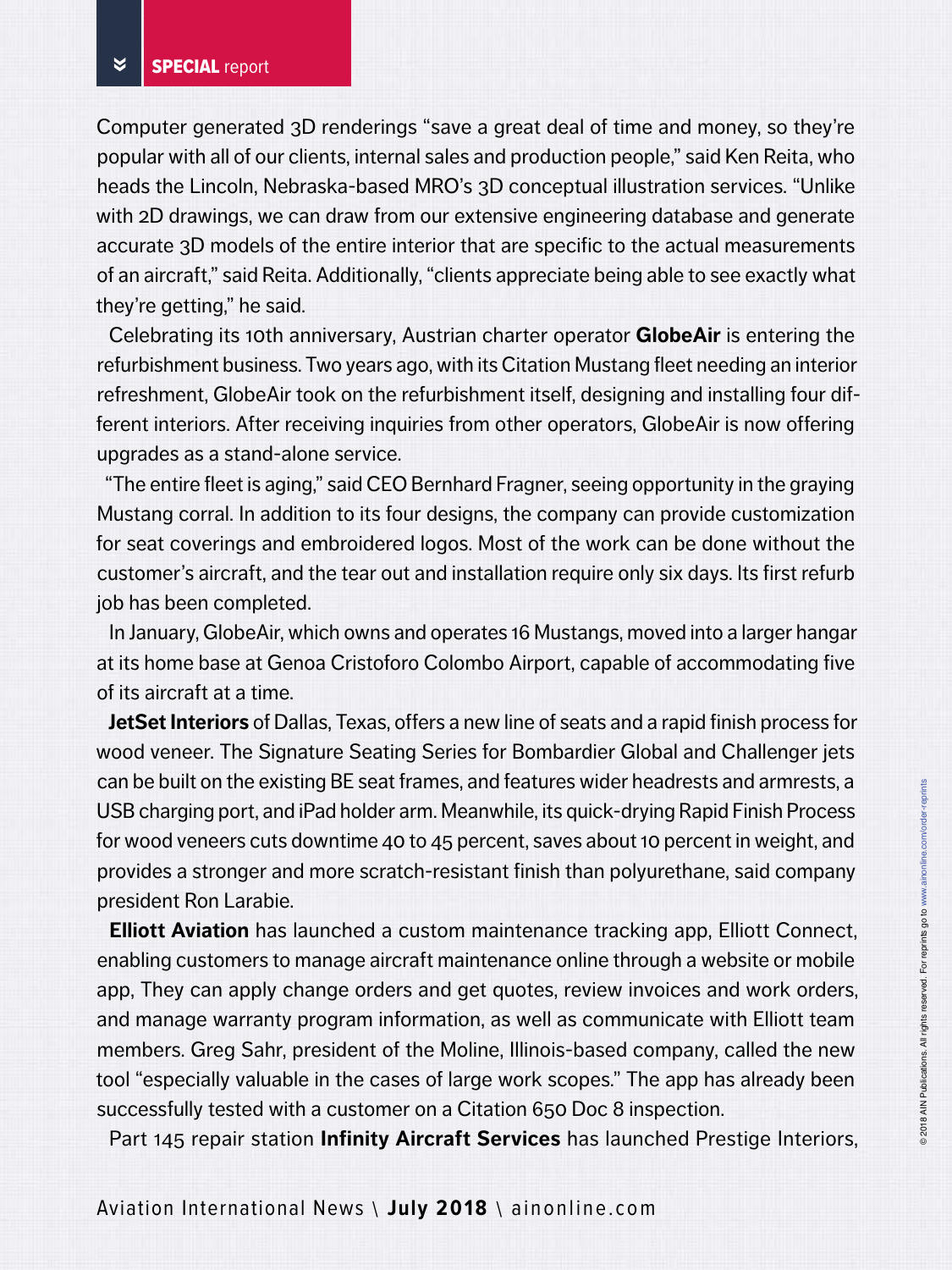



an aircraft completions division offering interior soft and hard good refurbishments and replacement retrofits. Housed in a new 16,000-sq-ft facility that includes a 100 percent climate-controlled holding area for materials at its West Palm Beach, Florida location, Prestige offers custom handcrafted cabinets and solid surface countertops, and in-house-made seat coverings and cabin soft goods. With a full dye room, Prestige can create new colors or match custom hues. Refurbishment specialties include wood refinishing; full upholstery and seat foam replacements; leather repairs and replacement; headliners and baggage panels; and carpet extraction and replacement, according to Infinity.

**Edelman Leather** has re-organized all its collections by color, creating a Master Palette of 36 color families and laying "the foundation for our color theory and thoughtful transitions moving forward," the Connecticut company said. Highlighting the change, Edelman is showcasing three popular embossed leather collections: Shagreen, Sulky, and Wagon Lit, all having wide application by designers in business jet interiors.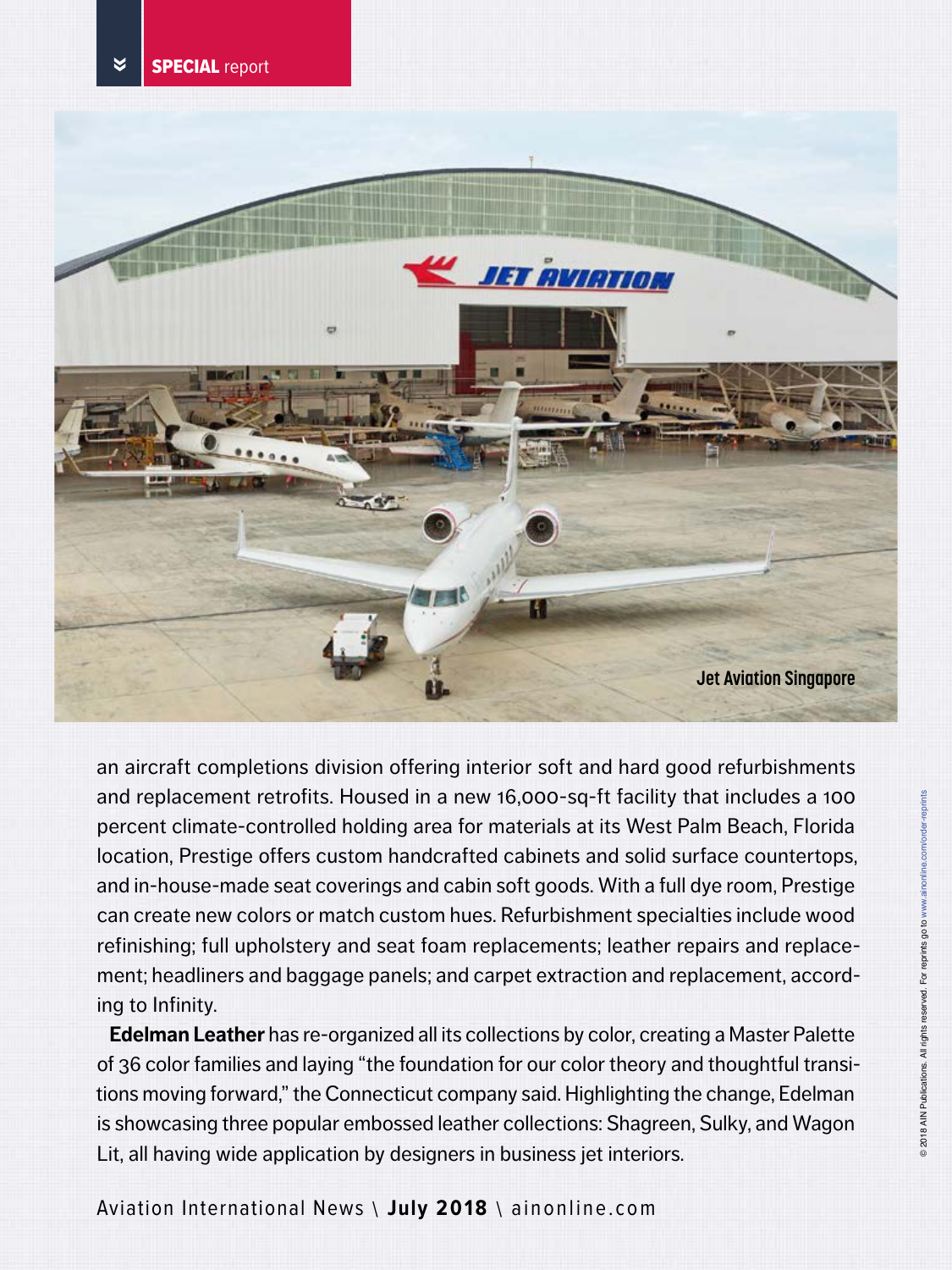The 15 shades of the new palette of Shagreen, the irregular, pebbled surfaced leather, include shimmering colors and saturated hues that create dramatic interior effects. The burnished texture of the Sulky palette has been given five new colors, creating an even gradient from light to dark, and bringing an added level of sophistication to the overall palette, the company said. Wagon Lit's palette of "highly usable colors" represent "a hidden gem" for designers, and "demonstrates the chromatic logic and continuity of the Edelman palette as a whole," according to the company.

**Edese Doret Industrial Designs** (EDID) of New York City has appointed aviation management company GI Aviation of Abu Dhabi as its sole representative for the Middle East/ North Africa region. GI Aviation will be responsible for providing initial meetings and discussions regarding aircraft owners' interior design requirements, and the coordination of subsequent technical meetings between the owners and EDID. In addition to executive aircraft, Edese Doret designs interiors for yachts and estates.

**Aviation Fabricators (AvFab)**, provider of aftermarket seats and interior components for turboprops and light jets, received TSO approval in April for Beech 1900 seats. "We've been repairing them for years, but we can't get the parts" for the out-of-production seats, said G.R. Lowe III, company co-founder. The Clinton, Missouri-based company also provides components for Beech 1900 executive interior reconfigurations that feature club seating, tables, and an aft lav. The company just sold some 40 executive seats for U.S. military-operated 1900s that will be outfitted in combi executive forward/high-density aft seating configurations, according to Lowe.

AvFab provides aftermarket interior furnishings for several OEM products, including divans for Citation 500/550/560 models, Hawkers, and Beechjets, and the Nextant 400XTi (a remanufactured version of the Hawker 400), but "by virtue of the numbers" in operation, Beechcraft models represent the company's primary market. Customers include Part 135 operators seeking to give their airplanes more appeal in the market, and sellers "trying to market against newer" preowned aircraft, said Lowe.

Capping "several years of research and development," **UTC Aerospace Systems**  launched the Flite series, a new product line from its Booth Veneers division. The new veneers, which include FliteFlex and AlumiFlite, were developed to meet customer requests for veneers that are lighter, more flexible, and less flammable, according to the company, lowering aircraft weight and improving performance. The products build on the company's existing three-ply veneers that use a poplar substrate first introduced by Carl Booth in 1976. The veneers provide weight savings of up to 40 to 60 percent compared to the company's current offerings, representing as much as 500 pounds in total, depending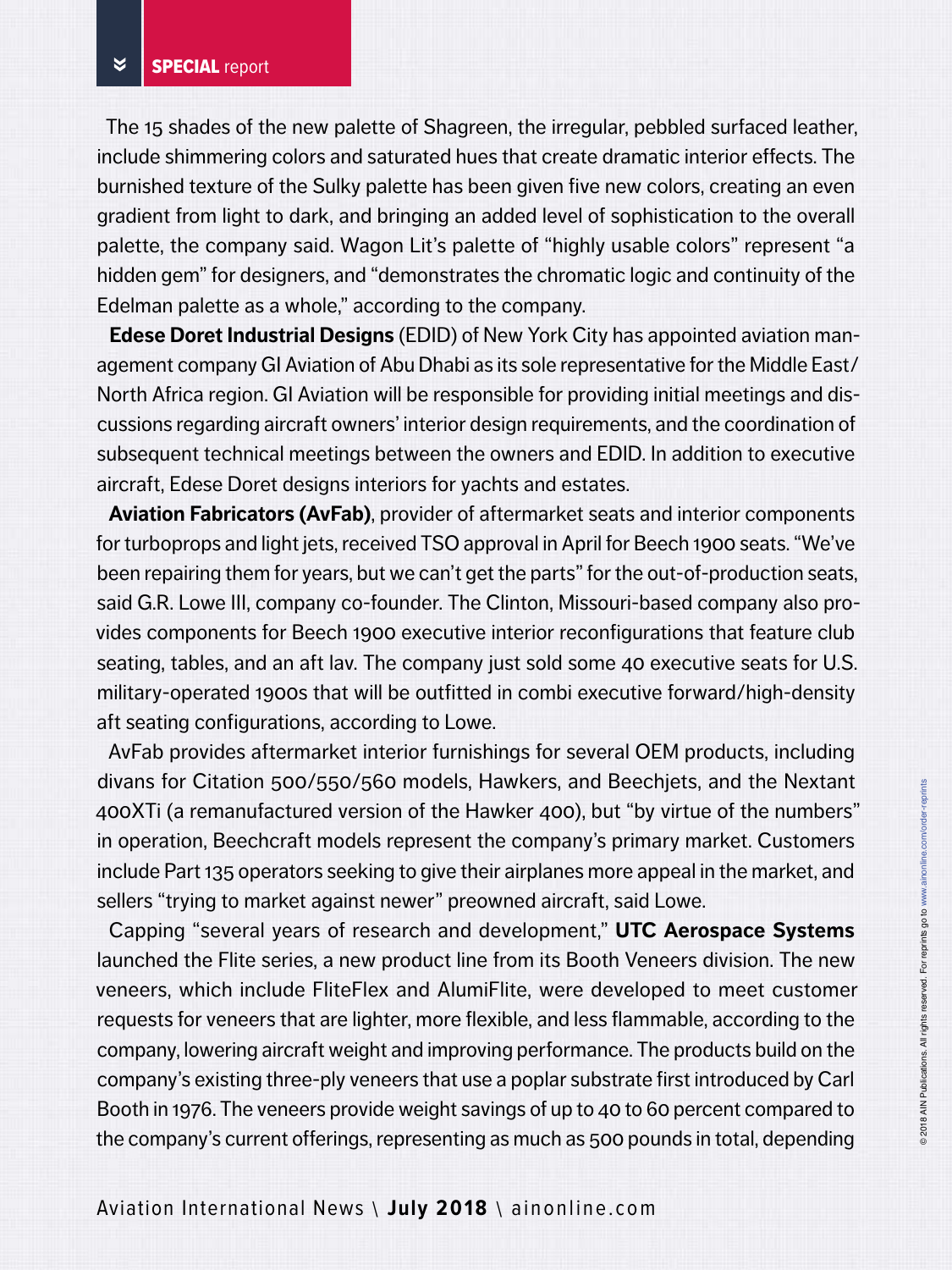on the airframe, said Joshua Florio, Booth Veneers general manager.

FliteFlex is a two-ply product that provides greater balance of thermal and electrical properties through its proprietary, patent-pending combination of face veneer and synthetic substrate. The burnresistant substrate is thinner and more durable than its current veneers, and also offers increased flexibility, able to bend around radii that traditional veneers cannot. AlumiFlite is a three-ply product con-



**UTC Aerospace Systems**

sisting of a face veneer with an aluminum core and poplar backer. The face veneer is chemical-free, requiring no fire-retardant chemical, and the aluminum core is offered in two thickness options. FliteFlex and AlumiFlite are available in the same wood product varieties as Booth's legacy veneers.

**Primadonna Lux** of Tucson, Arizona, introduced the Diep Sleep System at EBACE, a lightweight, fold up bed frame with memory foam mattress that can fit between facing single or double club seats and in other cabin configurations to create a bed when needed. Diep Sleep unfolds in 30 seconds to form a single or double bed and stows into a compact package in one minute. The size, color, and finish of the sleep unit can be customized to match the cabin.

#### **Infrastructure**

**Robinson Aerospace** (formerly Robinson Aircraft Interiors), the Coppell-Texas based completion and refurbishment provider, is relocating to Alliance Airport in Fort Worth. "Now with the ability to serve our customers from a major airport location, we can truly realize our longstanding goal of becoming a turnkey U.S. completion and MRO center," said company president Jeff Robinson. The new facility has more than 217,000 sq ft of offices, conference suites, design showrooms, climate-controlled hangars, and integrated back-shops. The 14 hangar bays accommodate large-cabin business jets, and the new airport location will allow direct fly-ins by customers. The first project undertaken at the new location, a limited interior refresh and 12/24-month inspection on a Challenger 604, was completed and re-delivered at the beginning of September.

MRO and completion specialist **Jet Aviation** opened a hangar at Singapore's Seletar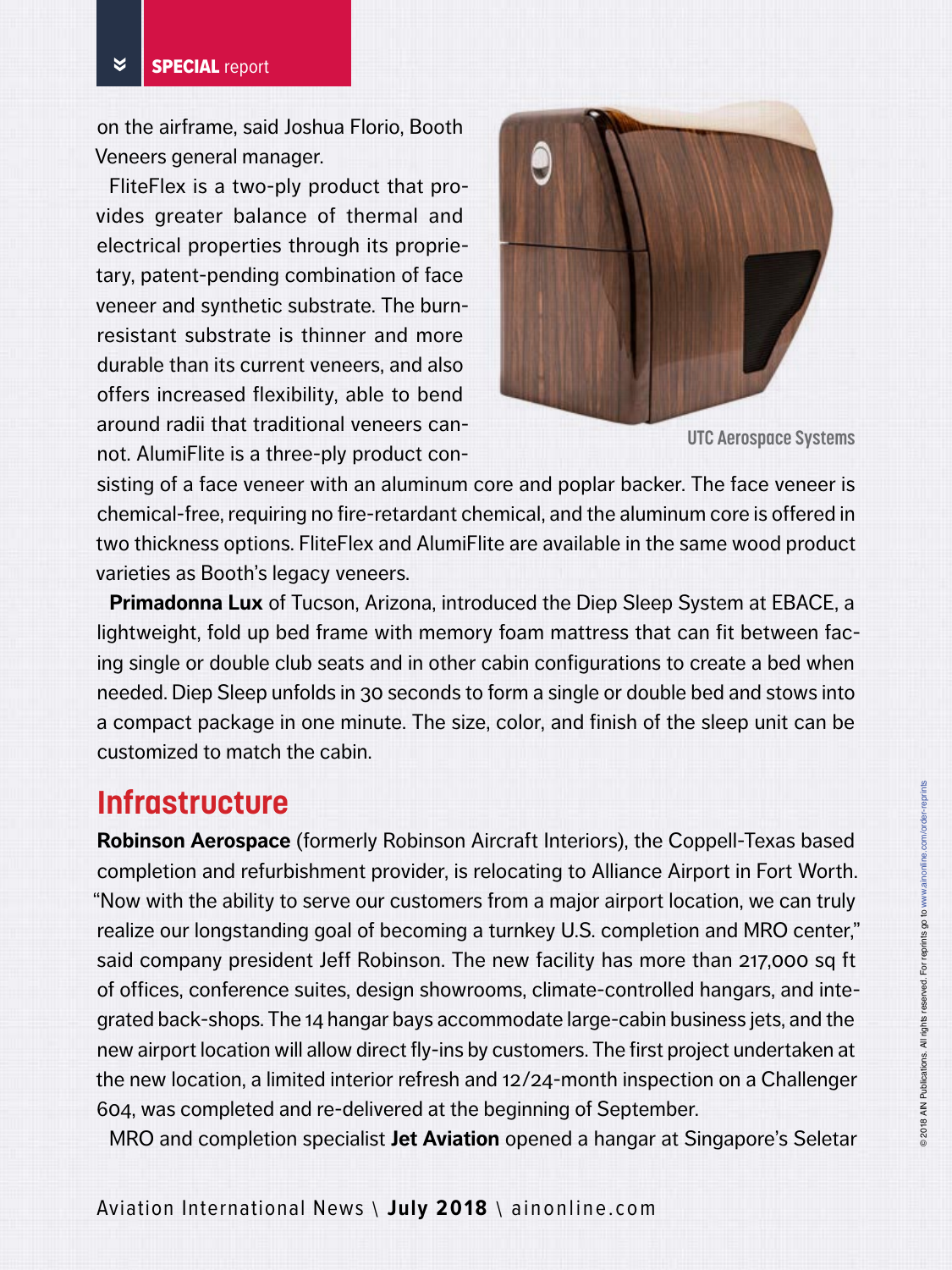Aerospace Park and is building another at its Basel headquarters. The company's third hangar at Seletar, opened during the biennial Singapore Airshow in February, includes an upgraded interior shop, drying rooms, a new soft goods area, and woodshop. Recently approved as an upholsterer of Rockwell Collins (formerly B/E Aerospace) 16G seating, the facility is the only approved 16G seating center in Asia, according to Jet Aviation, authorized to re-foam and re-style 16G seats, including those of China-registered aircraft. The 41,000-sq-ft hangar can accommodate up to two BBJs or ACJs, or five Gulfstream G550s.

Jet Aviation's 94,000-sq-ft widebody hangar in Basel, now under construction, will replace two older hangars, adding a total of 49,000-sq-ft of hangar space and 21,500 sq ft of shops and offices to its headquarters facility. Built to meet increased demand for widebody completions and refurbishments, the hangar is expected to be in service for Q4.

**Flying Colours** has added 40,300 sq ft of floor space and about 70 more employees—a 30 percent increase in staff—at its St. Louis, Missouri facility. The expanded facility commenced work in Q1 with several cabinetry projects.

In May, Austria's **F/List** opened F.List Canada, its new production facility in the Montreal aerospace cluster, offering a range of the company's high-end interior components and services, including stone and leather cabin flooring. Designated as F/List's Veneer Competence Centre for flame retardant wood veneers, which are key components of its interior finishing business, the 59,200-sq-ft facility will provide wood veneers for business jet interiors; finishing and assembly of interior components; refurbishment of interiors; and product and customer support for the North American market. Henceforth, its veneers—specifically, special three-layer fireproof wood veneers—and business jet equipment for North America will be produced here, allowing more flexible and faster service, the company said. Sean Johnson has been named CEO of the division. The facility also houses a showroom and veneer selection area.

F/List also has subsidiaries in Brazil, Germany, and the U.S., and has delivered more than 1,200 interiors for OEMs including Bombardier, Embraer, and Pilatus.

# **Medical Interiors**

The vital signs of the medical interiors niche are strong. "We're seeing a spike in the global medevac market," said Sean Gillespie, executive v-p of Canada's Flying Colours, after delivering the first Bombardier Challenger 650 outfitted with a medevac interior, now in service with Swiss air ambulance operator Air-Rescue Rega. Two more medevac CL650s are set for delivery by year's end under contract to Bombardier Specialized Aircraft.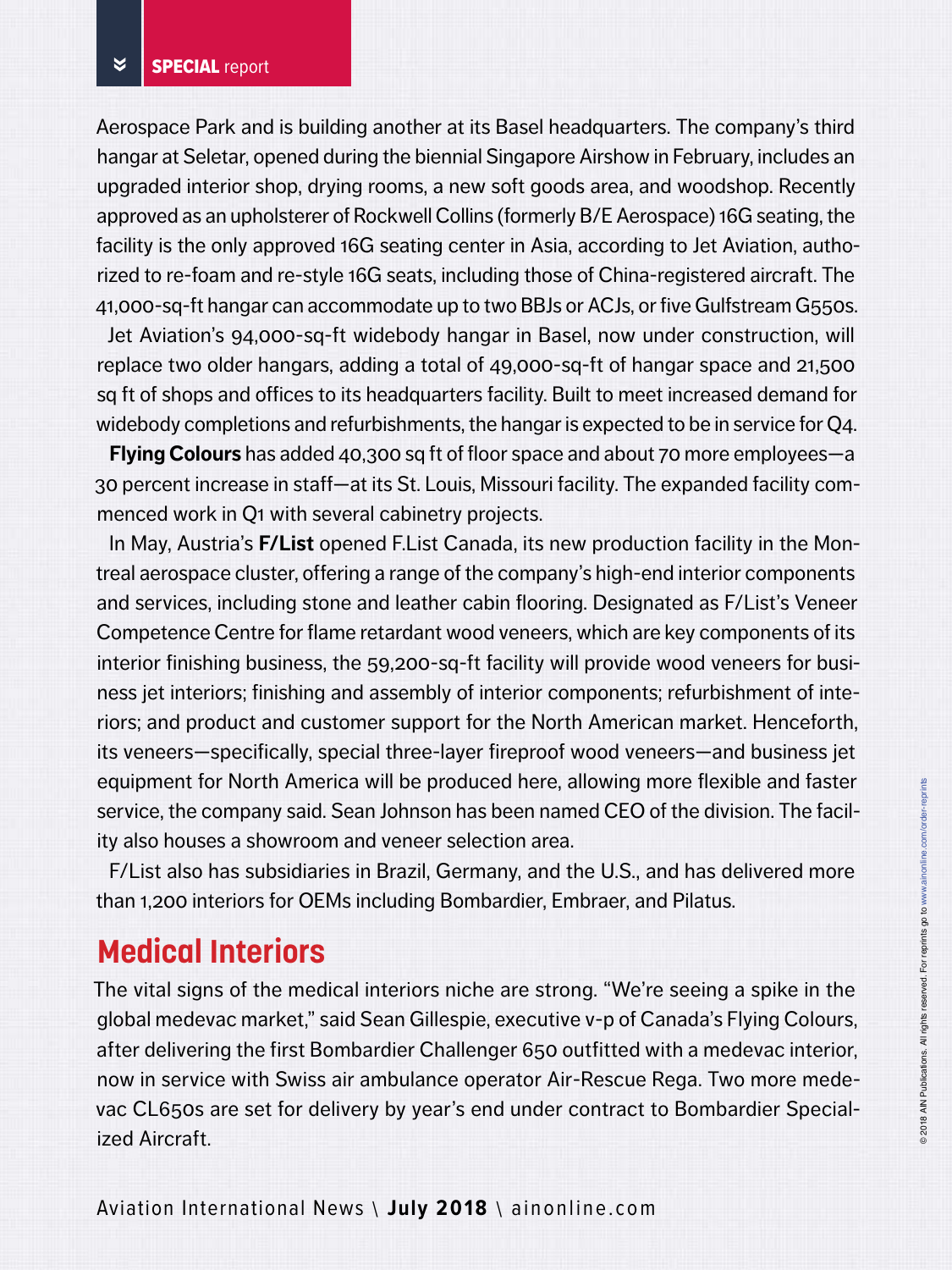**Flying Colours** design engineers developed the interior in conjunction with Bombardier and medical equipment specialist AeroLite, which supplied the intensive care unit (ICU), and interior re-configuration adaption plates.

The cabin operates as a fully functional ICU for up to two patients with attending critical care experts, or can be easily reconfigured to transport up to four patients with an accompanying medical team. The layout ensures easy egress and access for the patients and medical teams, while soundproofing has been strengthened to improve the patient, passenger, and attending clinician experience. An additional four to six seats, depending on configuration, can be included for accompanying travelers.

Two aft galleys incorporate Enflite ovens, coffee makers, and customized double-width fridges that provide extra space to store medical supplies. Just aft of the cockpit, two bunks provide a crew rest area.

Flying Colours designed and built the majority of non-medical monuments, furnishings,

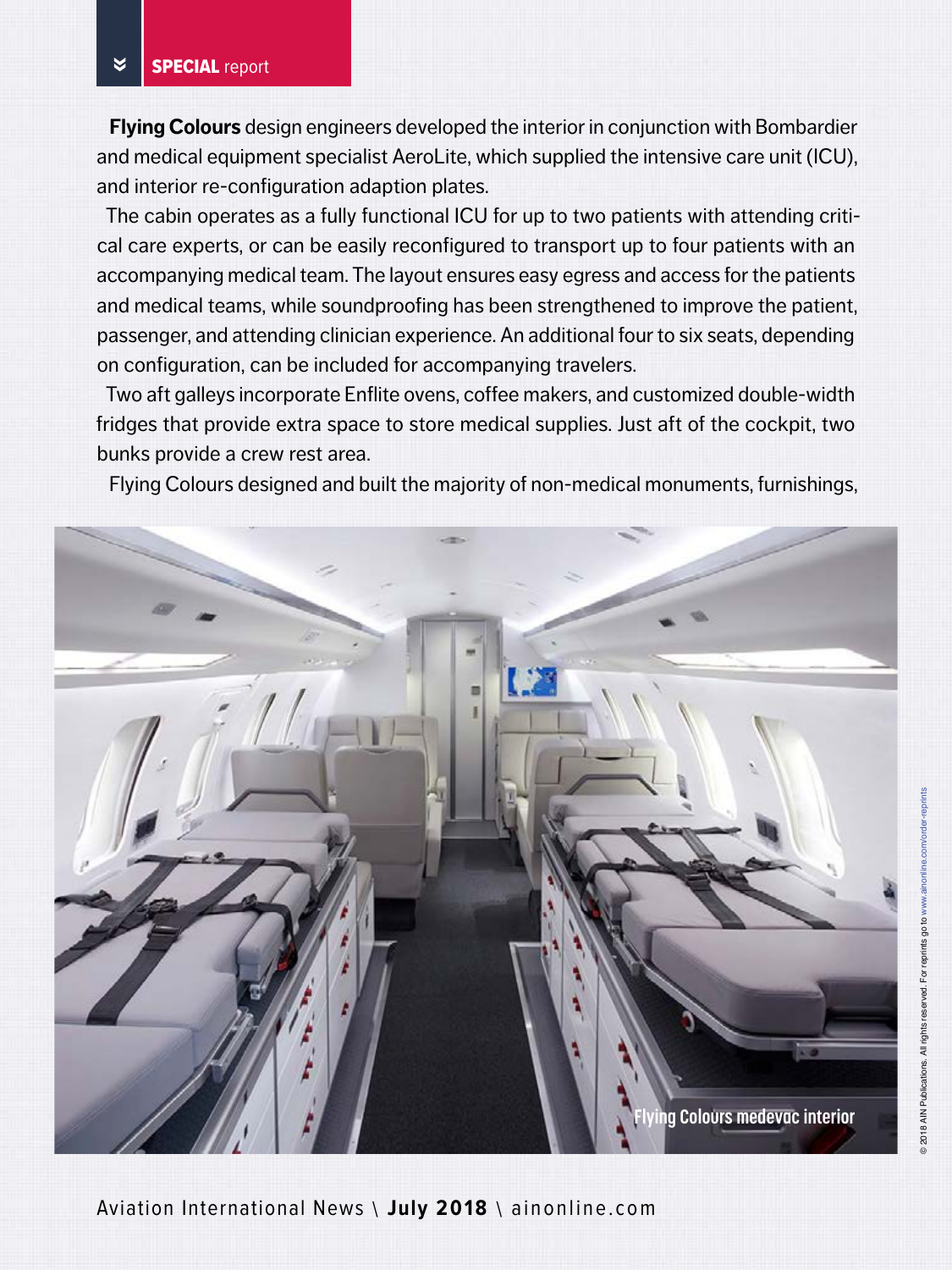and interior components, and secured the STC for the installation from Transport Canada Civil Aviation and EASA.

The paintwork was completed in Flying Colours's dedicated paint shop at its Peterborough headquarters. The livery features a red tail fin with a white cross, and a red design spanning the front portion of the fuselage.

**Jet Aviation** designed and installed medevac conversions on two Embraer Legacys at its Basel facility: a Legacy 600 for an Asian customer and Legacy 650 for a Middle East client. Both are intended to serve dual duty, also flying VIP charters. Jet Aviation has developed STCs for modifications to switch out the two interiors in a matter of hours.

Gillespie sees demand coming from the charter market, with operators seeking a VIP interior that can be partially removed to make room for a stretcher.

**Aviation Fabricators (AvFab)**, provider of aftermarket seats and interior components for turboprops and light jets, recently received an STC for a medical stretcher for the Pilatus PC-12, and earned EASA and Transport Canada approval for a medical stretcher for Cessna Citation 500 series jets. A stretcher for the Beech 1900 is under development, said AvFab co-founder G.R. Lowe III.

"That spike will continue as the population ages," Gillespie predicts of demand for medical interiors and components.

# **The Complete View**

Spec-ing and outfitting a cabin today is more than just choosing the configuration, fabrics, and colors. With high-tech IFE/CMS, galley equipment, and the like, the completion of any business aircraft is a complex undertaking, and a growing number of companies offer completion management services, shepherding the process from contract to delivery.

Texas-based **Mente Group** and New Mexico's **Richard Roseman Airborne Designs** have partnered in E-First/White Glove, a completions management service providing predictive program oversight for head-of-state executive airliner completion projects. The service is focused on "creating stability in what is often a destabilized setting," said Vince Restivo, Mente Group's v-p of program management. The E-First (engineering first) portion offers preliminary engineering reviews of early design concepts, while the White Glove component provides advanced technical services during the project.

**SR Technics** has added VIP consulting services for completions and refurbishment of wide- and narrow-body VIP aircraft, and business jets to its offerings. The C&R assistance is augmented by new maintenance and lifetime support programs covering aircraft during and between scheduled downtimes. All are available worldwide in both full-service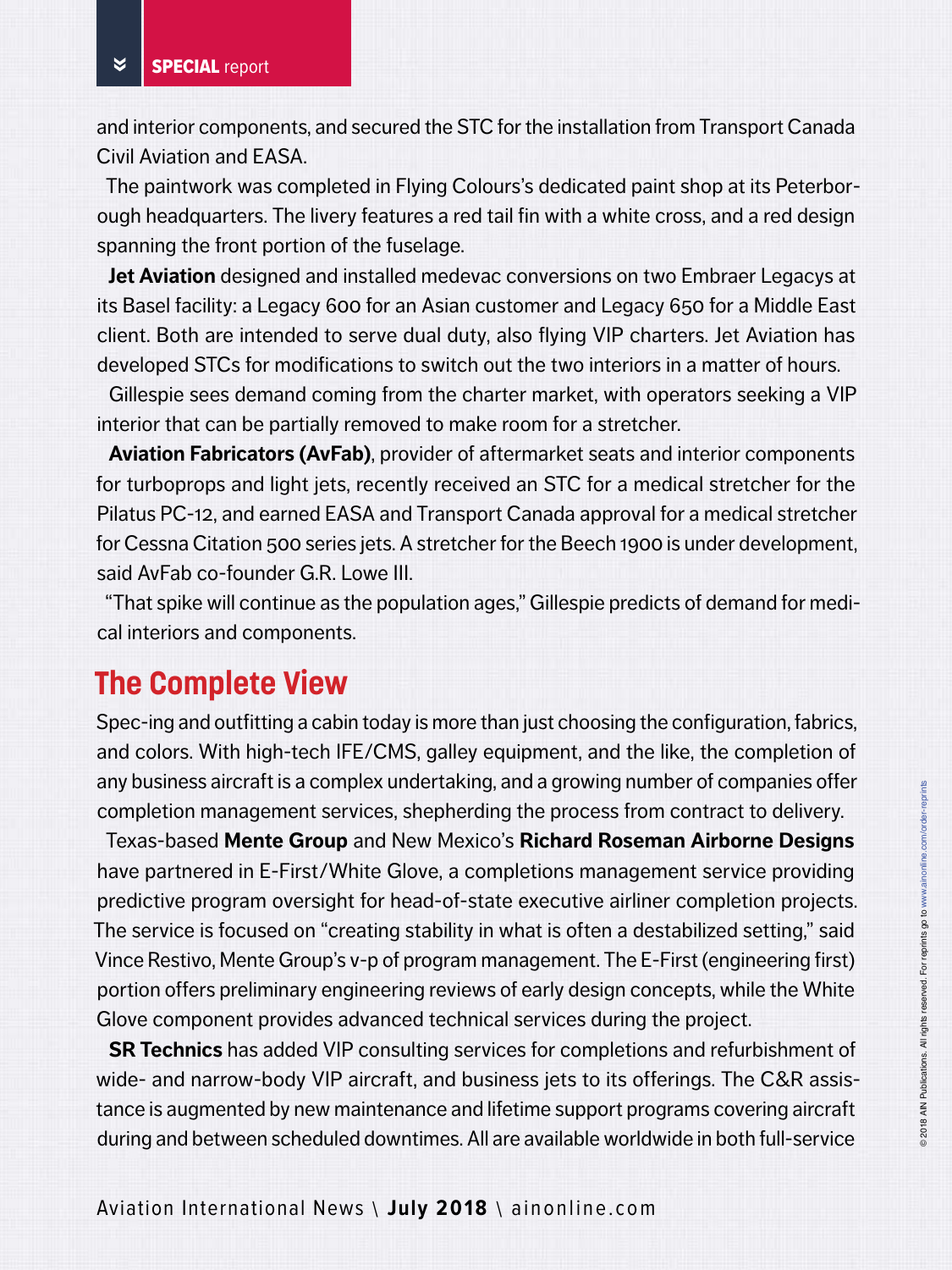and customized packages, and can be provided at the customer's base, a modification center, or remotely, the company said. The C&R services cover areas including design concept, proposal and contract, engineering, production, and testing and redelivery, capped by "downstream" services that manage the aircraft from completion to operation. In addition to marshaling internal resources to meet client needs, SR Technics said it will use its "unique and rapid access to a range of experts in related fields" to advance projects "without the need of hiring third parties."

The Zurich-based company counts its "Swissness"—encompassing customer focus, a structured way of working, and attention to detail—among the consultancy's competitive advantages.

In February, Montreal's **AP Completion Services** celebrated its 100th business jet completion management engagement, after shepherding a Gulfstream 650ER through production at Gulfstream's Long Beach, California facility. The interior is "non-standard

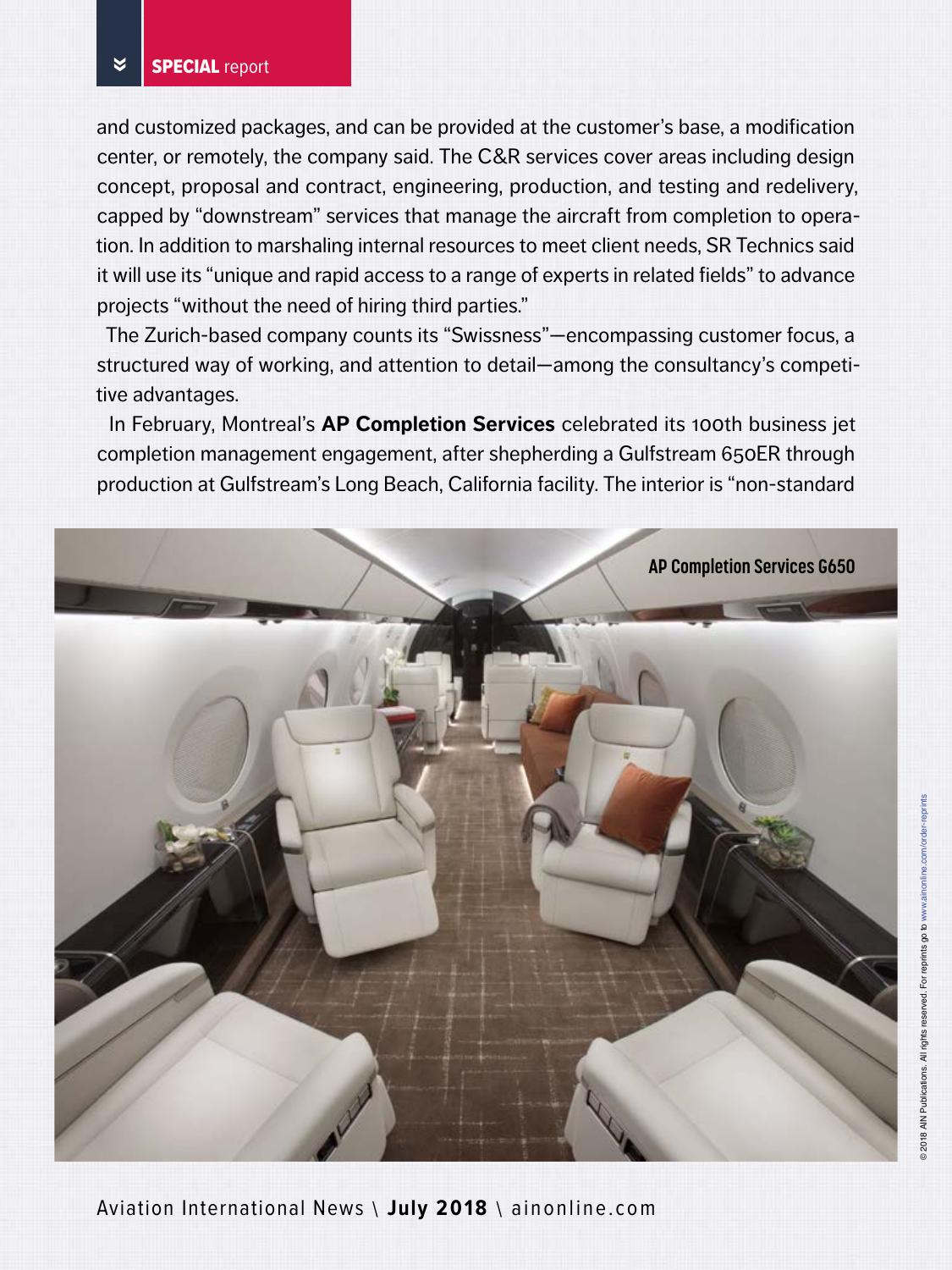and highly customized; the owner is a very design-savvy individual," said AP founder Andrew Broccoli.

AP typically works with clients post-purchase, "from specification to delivery," said Broccoli, a former production executive at Bombardier. He's currently working with six Global 7500 buyers to "specify interior elements and accelerate the completion process."

New models coming into service will create more need for completion management services, as well as for refurbishments and oversight of those projects. "All our Global 7500 customers are repeat customers, so they're going to be trading in airplanes," said Broccoli.

Broccoli counts seat leather, stitching, finishing, veneers, monument finish, and paint among the areas where completions issues can arise. He estimates about one in eight new aircraft buyers seek completions management services.

"I tell customers all the time, if you don't want to hire us, we don't take it personally, but send somebody—anybody," he says before back-tracking, noting that buyers sometimes send a chief pilot or director of aviation. "They can't help," Broccoli said of these flight department personnel. "They might be involved in one [completion] every four or five years. This is what we do daily."

Meanwhile AP oversaw delivery of a CL350, its 101st project, in March.

# **Gone West**

In late 2017 completionist pioneer Associated Air Center (AAC) ceased operations and closed its large transport category VIP completion center at Dallas Love Field. Parent company StandardAero concluded after analysis that AAC's "business case" was "no longer an economically viable option for the company and its investors" given that: "Current and future work volumes do not support the fixed costs necessary to operate the facility. In addition, the limited pipeline for new business opportunities, excess industry capacity, and slowing demands in the VVIP aircraft marketplace have all contributed to this decision."

AAC would have celebrated its 70th anniversary this year. It performed its first execliner completions in 1978, on two Boeings for the president of Mexico.